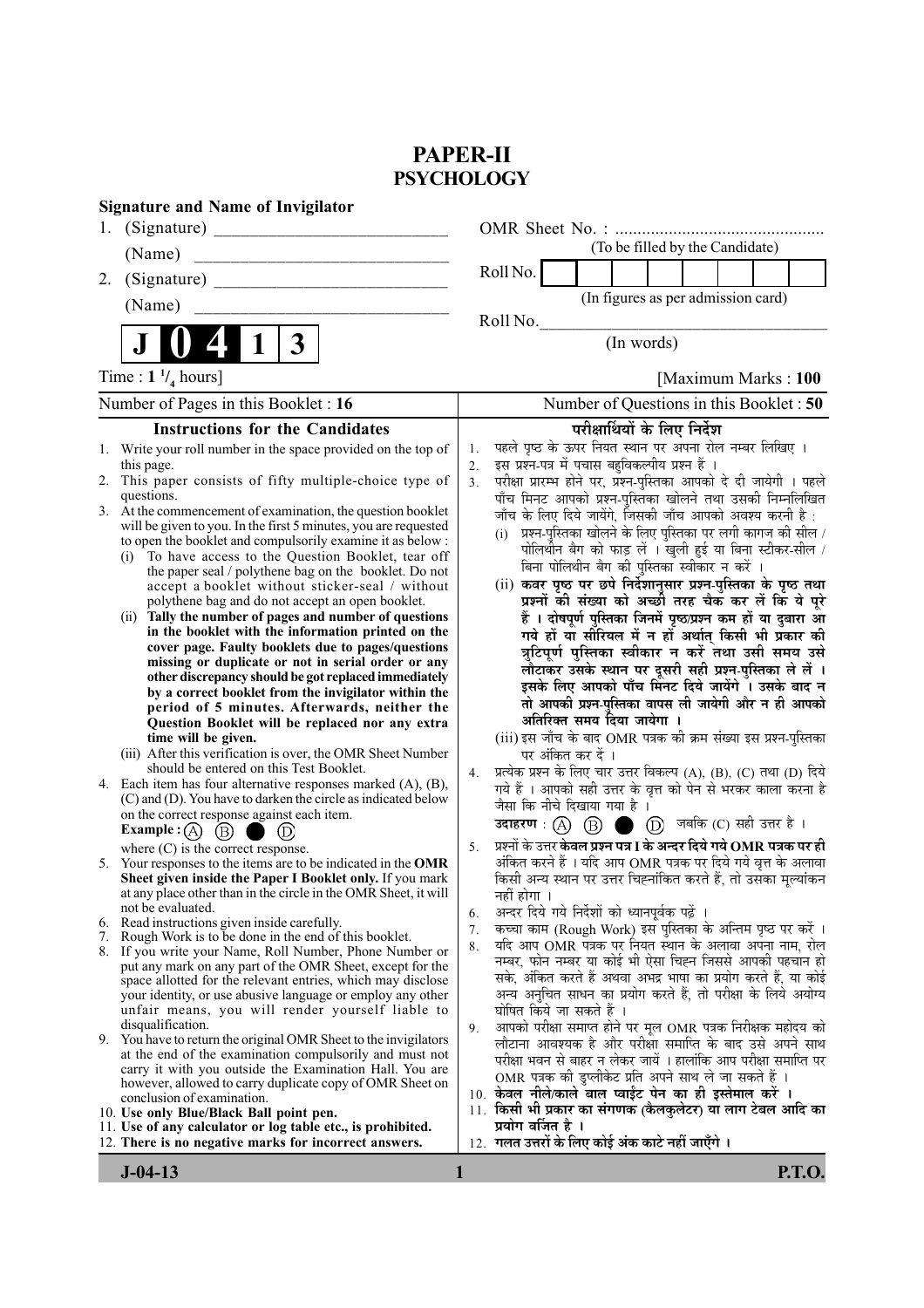## **PSYCHOLOGY Paper – II**

- **Note :** This paper contains **fifty (50)** objective type questions of **two (2)** marks each. **All** questions are compulsory.
- **1.** Substantially higher performance scores than verbal scores on the subtests of Wechsler Adult Intelligence Scale (WAIS) indicates
	- (A) Gender differences
	- (B) Learning difficulties
	- (C) Genetic influences
	- (D) Cultural biases
- **2.** Ruchi remembers that when she was eight year old she was whimsical. This memory of Ruchi is called
	- (A) Episodic memory
	- (B) Semantic memory
	- (C) Sensory memory
	- (D) Amnesic memory
- **3.** Which is the most basic and common obstacle to problem solving ?
	- (A) Confirmation bias
	- (B) Fixation
	- (C) Functional fixedness
	- (D) Mental set
- **4.** The child who says "Milk gone" is engaging in This type of utterance demonstrates that children are actively experimenting with rules of \_\_\_\_\_\_\_\_.
	- (A) Babbling; syntax
	- (B) Telegraphic speech; syntax
	- (C) Babbling ; semantics
	- (D) Telegraphic speech; semantics
- **5.** Problem solving comprises of four stages. Choose the correct sequence of stages
	- (A) Incubation, preparation, verification, illumination
	- (B) Preparation, incubation, illumination, verification
	- (C) Incubation, preparation, illumination, verification
	- (D) Preparation, illumination, incubation, verification

**6.** Match the following lists :

#### $List - I$ **(Author) List – II (Focus/Emphasis)**

- a. Kagan Haveman, 1979  $\&$  1 Mental manipulation
- b. Silverman, 1978 2. Solution of problem
- c. Whittaker, 1970 3. Mediating process
- d. Humphrey, 1963 4. Goal directed process
- **Codes :**

|     | a | b | c | d |
|-----|---|---|---|---|
| (A) |   | 2 | 4 | 3 |
| (B) |   | 2 | 3 | 4 |
| (C) |   | 3 | 2 | 4 |
| (D) |   | 4 | 3 | 2 |

- **7.** Given below are two statements, one labelled as Assertion (A) and the other labelled as Reason (R).
	- **Assertion (A) : Thinking about** objects brings change in attitudes.
	- **Reason (R) : Attitudes toward** complex issues and objects are typically a mixture of positive and negative feelings.

#### **Codes :**

- (A) Both (A) and (R) are true and (R) is the correct explanation of (A).
- (B) Both (A) and (R) are true, but (R) is not the correct explanation of (A).
- $(C)$  (A) is true, but  $(R)$  is false.
- (D) (A) is false, but (R) is true.

**Paper-II 2 J-04-13**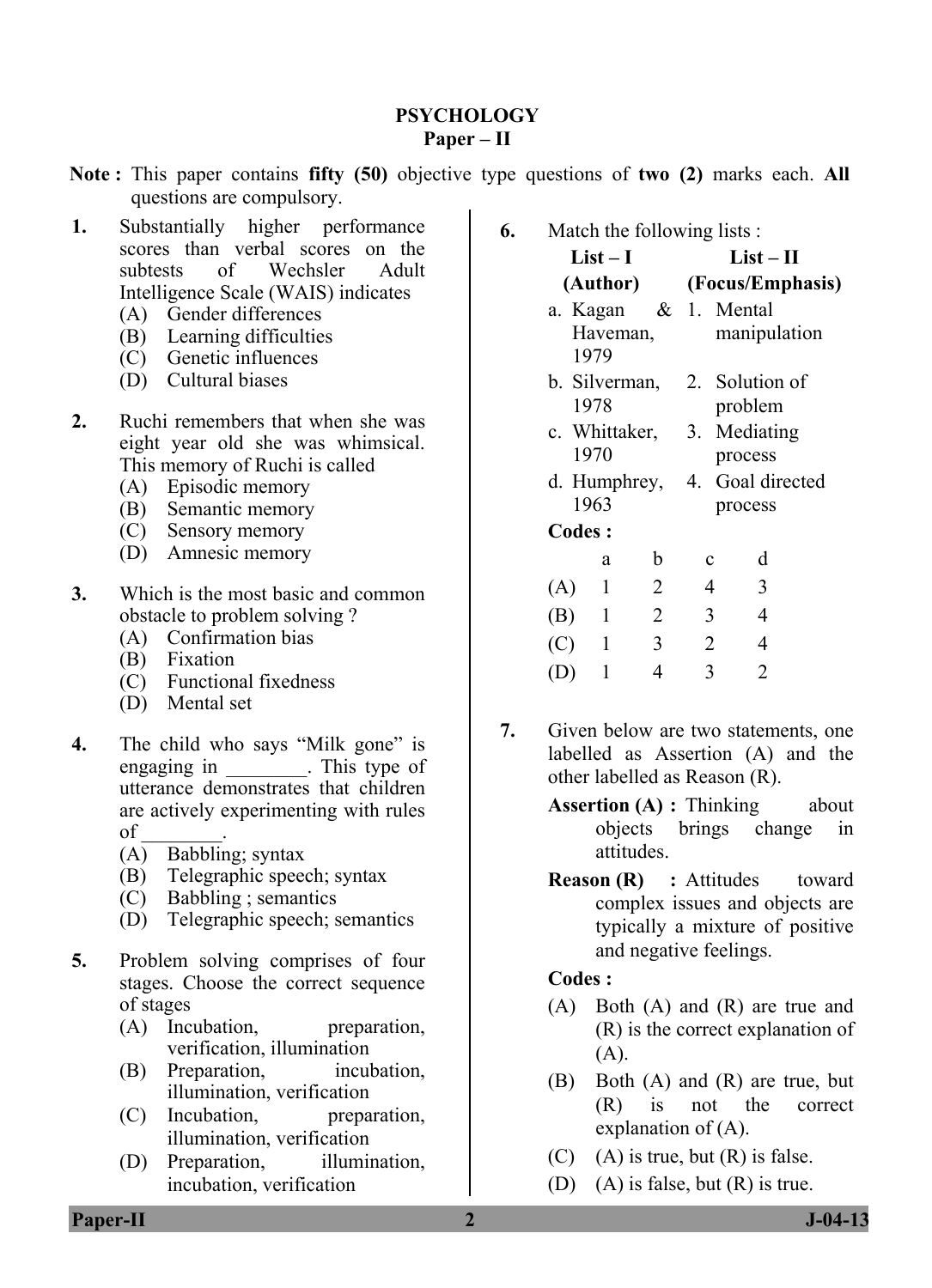## **मनोविज्ञान**

#### **प्रश्नपत्र – II**

| 1. | वैक्सलर प्रौढ़ बुद्धि मापनी (WAIS) के<br>उप-प्रयोगों पर मौखिक प्राप्तांकों की तुलना में | 6. |          | निम्नलिखित सूचियों का मिलान करें :<br>सूची – I सूची – II |                                  |                                                      |                 |
|----|-----------------------------------------------------------------------------------------|----|----------|----------------------------------------------------------|----------------------------------|------------------------------------------------------|-----------------|
|    | यथेष्ट रूप से उच्च निष्पादन प्राप्तांक क्या इंगित                                       |    |          |                                                          |                                  |                                                      |                 |
|    | करते हैं ?                                                                              |    |          |                                                          |                                  | (लेखक) (फोकस/ज़ोर)                                   |                 |
|    | (A) लिंगीय (जेंडर) भेद                                                                  |    |          |                                                          |                                  | a. कागन      एवं   1.   मानसिक फेरबदल                |                 |
|    | (B) अधिगम कठिनाइयाँ                                                                     |    |          | हेवमैन, 1979                                             |                                  |                                                      |                 |
|    | (C) आनुवंशिक प्रभाव                                                                     |    |          |                                                          |                                  | b. सिल्वरमैन,        2.  समस्या का समाधान            |                 |
|    | (D) सांस्कृतिक पूर्वाग्रह                                                               |    | 1978     |                                                          |                                  |                                                      |                 |
| 2. | रुचि को स्मरण है कि जब वह आठ वर्ष की                                                    |    |          |                                                          |                                  | c. विटेकर, 1970 3. मध्यस्थता प्रक्रिया               |                 |
|    | आयु की थी वह मनमौजी थी । रुचि की यह                                                     |    |          |                                                          |                                  | d. हम्फ्रे, 1963      4.  लक्ष्य निर्देशित प्रक्रिया |                 |
|    | स्मृति क्या कहलाती है ?                                                                 |    | कूट :    |                                                          |                                  |                                                      |                 |
|    | (A) घटनाजन्य स्मृति                                                                     |    |          | $\mathbf b$<br>a                                         | $\mathbf{c}$                     | d                                                    |                 |
|    | (B) शब्दार्थ स्मृति                                                                     |    |          | $\mathbf{1}$                                             | $\overline{2}$<br>$\overline{4}$ | $\overline{3}$                                       |                 |
|    | (C) संवेदनात्मक स्मृति                                                                  |    | (A)      |                                                          |                                  |                                                      |                 |
|    | (D) स्मृतिलोपी स्मृति                                                                   |    | (B)      | $\mathbf{1}$                                             | $\overline{2}$<br>3 <sup>7</sup> | $\overline{4}$                                       |                 |
| 3. | समस्या समाधान की सर्वाधिक मूलभूत और                                                     |    | (C)      | $\mathbf{1}$                                             | 3 <sup>1</sup><br>$\overline{2}$ | $\overline{4}$                                       |                 |
|    | सर्वसामान्य बाधा क्या है ?                                                              |    | (D)      | $\overline{4}$<br>$\mathbf{1}$                           | $\overline{3}$                   | $\overline{2}$                                       |                 |
|    | (A) पुष्टि पूर्वाग्रह                                                                   |    |          |                                                          |                                  |                                                      |                 |
|    | (B) स्थिरीकरण                                                                           | 7. |          |                                                          |                                  | नीचे दो कथन दिये गये हैं, एक को अभिकथन               |                 |
|    | (C) कार्यात्मक स्थैर्य                                                                  |    |          |                                                          |                                  | (A) और दूसरे को कारण (R) का नाम दिया                 |                 |
|    | (D) मानसिक प्रवृत्ति                                                                    |    | गया है : |                                                          |                                  |                                                      |                 |
|    | एक बच्चा जो कहता है ''मिल्क गोन''                                                       |    |          |                                                          |                                  | अभिकथन (A) : चीज़ों के बारे में सोच                  |                 |
| 4. | । इस प्रकार की बोली प्रदर्शित                                                           |    |          |                                                          |                                  | अभिवृत्तियों में परिवर्तन लाती है।                   |                 |
|    | करती है कि बच्चे           के नियमों के                                                 |    |          |                                                          |                                  | <b>कारण (R) :</b> जटिल मुद्दों और चीज़ों के          |                 |
|    | साथ सक्रिय रूप से प्रयोग कर रहे हैं ।                                                   |    |          |                                                          |                                  | प्रति अभिवृत्तियाँ प्रारूपिक रूप से                  |                 |
|    | तुतलाहट, वाक्यविन्यास<br>(A)                                                            |    |          |                                                          |                                  | सकारात्मक तथा नकारात्मक भावनाओ                       |                 |
|    | तारप्रेषणीयबोली, वाक्यविन्यास<br>(B)                                                    |    |          | का मिश्रण होती हैं ।                                     |                                  |                                                      |                 |
|    | तुतलाहट, शब्दार्थ सूचक<br>(C)                                                           |    |          |                                                          |                                  |                                                      |                 |
|    | तारप्रेषणीयबोली, शब्दार्थ सूचक<br>(D)                                                   |    | कूट :    |                                                          |                                  |                                                      |                 |
|    |                                                                                         |    | (A)      |                                                          |                                  | (A) और (R) दोनों सत्य हैं और (R),                    |                 |
| 5. | समस्या समाधान की चार अवस्थाएँ हैं ।                                                     |    |          | (A) की सही व्याख्या है ।                                 |                                  |                                                      |                 |
|    | अवस्थाओं का सही अनुक्रम चयन करें ।<br>उष्मायन, तैयारी, सत्यापन, प्रदीप्ति               |    | (B)      |                                                          |                                  | (A) और (R) दोनों सत्य हैं परन्तु (R),                |                 |
|    | (A)<br>तैयारी, उष्मायन, प्रदीप्ति, सत्यापन<br>(B)                                       |    |          | (A) की सही व्याख्या नहीं है ।                            |                                  |                                                      |                 |
|    | उष्मायन, तैयारी, प्रदीप्ति, सत्यापन<br>(C)                                              |    | (C)      |                                                          |                                  | (A) सत्य है परन्तु (R) असत्य है।                     |                 |
|    | तैयारी, प्रदीप्ति, उष्मायन, सत्यापन<br>(D)                                              |    | (D)      |                                                          |                                  | (A) असत्य है परन्तु (R) सत्य है ।                    |                 |
|    |                                                                                         |    |          |                                                          |                                  |                                                      |                 |
|    | $J - 04 - 13$                                                                           | 3  |          |                                                          |                                  |                                                      | <b>Paper-II</b> |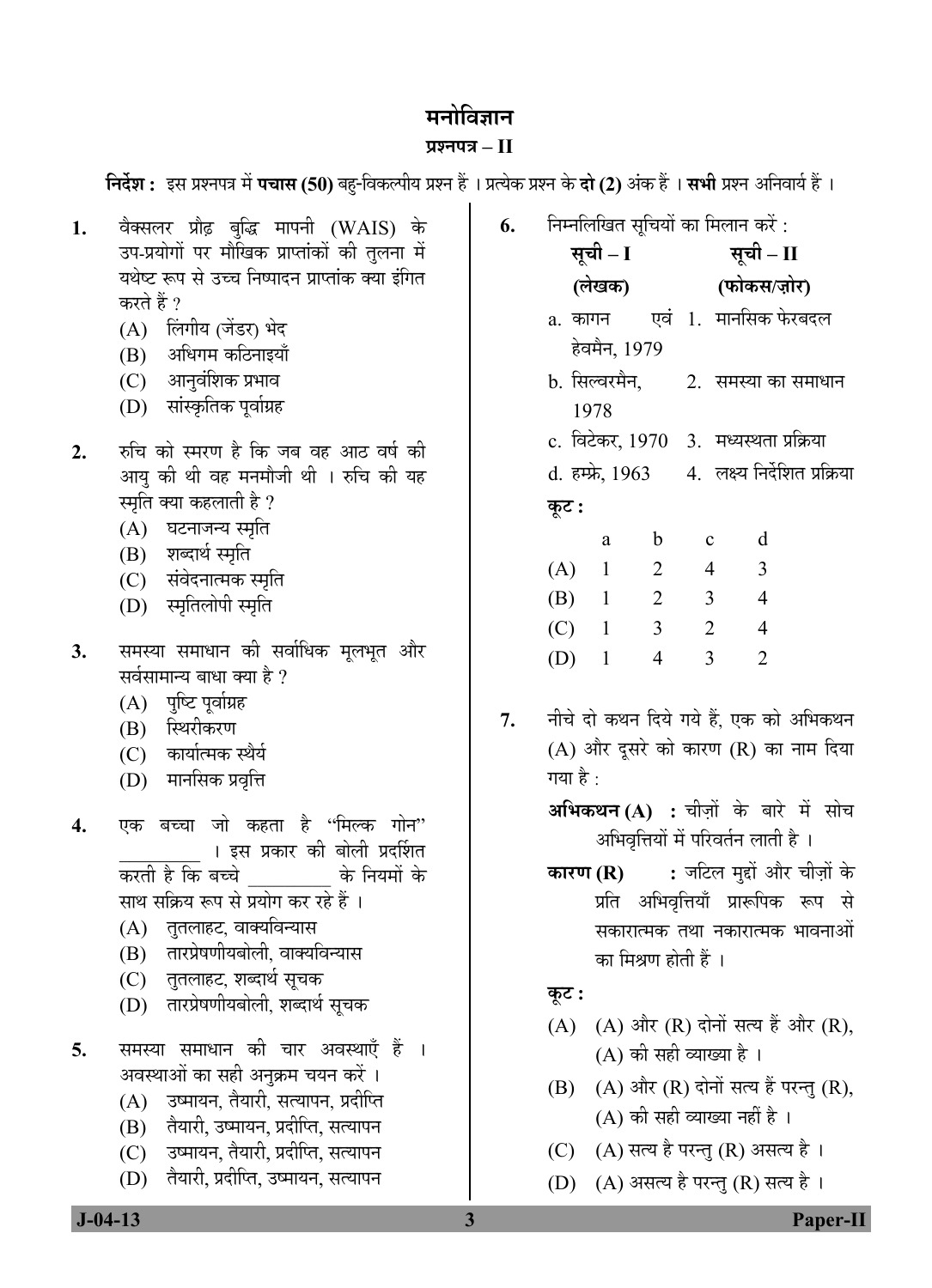**8.** Match List – I with List – II and indicate your answer using the codes given below :

| $H$ value over $\cdot$     |                                                                                                                                                          |  |  |  |  |  |  |
|----------------------------|----------------------------------------------------------------------------------------------------------------------------------------------------------|--|--|--|--|--|--|
| $List-I$                   | $List-II$                                                                                                                                                |  |  |  |  |  |  |
| (Memory                    | (Brief Description)                                                                                                                                      |  |  |  |  |  |  |
| Phenomena)                 |                                                                                                                                                          |  |  |  |  |  |  |
| a. Semantic<br>memory      | 1. Memory for events<br>that occur in<br>a<br>particular time,<br>place or context.                                                                      |  |  |  |  |  |  |
| b. Priming                 | 2. Memory for skills<br>and habits.                                                                                                                      |  |  |  |  |  |  |
| c. Episodic<br>memory      | 3. Memory for general<br>knowledge and facts<br>about the world.                                                                                         |  |  |  |  |  |  |
| memory                     | d. Procedural 4. Information that<br>people already have<br>in storage is<br>activated to help<br>them remember<br>new information<br>better and faster. |  |  |  |  |  |  |
| <b>Codes:</b>              |                                                                                                                                                          |  |  |  |  |  |  |
| $\mathfrak b$<br>а         | d                                                                                                                                                        |  |  |  |  |  |  |
| $\overline{c}$<br>3<br>(A) | 4                                                                                                                                                        |  |  |  |  |  |  |
| $\overline{3}$<br>4<br>(B) |                                                                                                                                                          |  |  |  |  |  |  |

| (B) |               |  |  |
|-----|---------------|--|--|
| (C) | $\mathcal{L}$ |  |  |
| (D) |               |  |  |

- **9.** A subject is presented four non-sense syllabus one by one each for two seconds. After presentation of the four items, the subject is asked to count backward aloud by threes from some number for fifteen seconds and after that he/she is asked to recall the non-sense syllabus. What memory storage is being measured in this experiment ?
	- (A) Sensory memory storage
	- (B) Working memory storage
	- (C) Short term memory storage
	- (D) Long term memory storage
- **10.** When the previously learned task affects the retention of task being currently acquired, the phenomenon is referred to as :
	- (A) Retroactive interference
	- (B) Proactive interference
	- (C) Retroactive effect
	- (D) Proactive effect
- **11. Assertion (A) :** Positive psychology draws its strength from humanistic psychology.
	- **Reason (R)** : Both humanistic and positive psychology believe in positive human qualities.

#### **Codes :**

- (A) Both (A) and (R) are true and (R) is the correct explanation of (A).
- (B) Both (A) and (R) are true, but (R) is not the explanation of (A).
- $(C)$  (A) is true, but  $(R)$  is false.
- (D) (A) is false, but  $(R)$  is true.
- **12.** The basic difference between classical conditioning and instrumental learning is of
	- (A) Presentation of stimulus
	- (B) Emitting of response
	- (C) Temporal contiguity
	- (D) Mechanism
- **13.** Major criticisms of Thurston's theory of intelligence are based on
	- I. Use of subjective measures
	- II. Restricted heterogeneity in sample
	- III. Method of factor analysis
	- (A) I and II are correct.
	- (B) I and III are correct.
	- (C) II and III are correct.
	- (D) I, II and III are correct.
- **14.** Given below are two statements, one labelled as Assertion (A) and the other labelled as Reason (R). Indicate your answer using the codes given below :
	- **Assertion (A) :** Heritability of intelligence explains variations due to genetics for individuals within a given population.
	- **Reason (R)** : Earlier the children from deprived families were adopted, the higher their intelligence score will be.
	- **Codes :**
	- $(A)$  Both  $(A)$  and  $(R)$  are true and  $(R)$ is the correct explanation of (A).
	- (B) Both (A) and (R) are true, but (R) is not the correct explanation of (A).
	- $(C)$  (A) is true, but  $(R)$  is false.
	- (D) (A) is false, but  $(R)$  is true.

**Paper-II 1**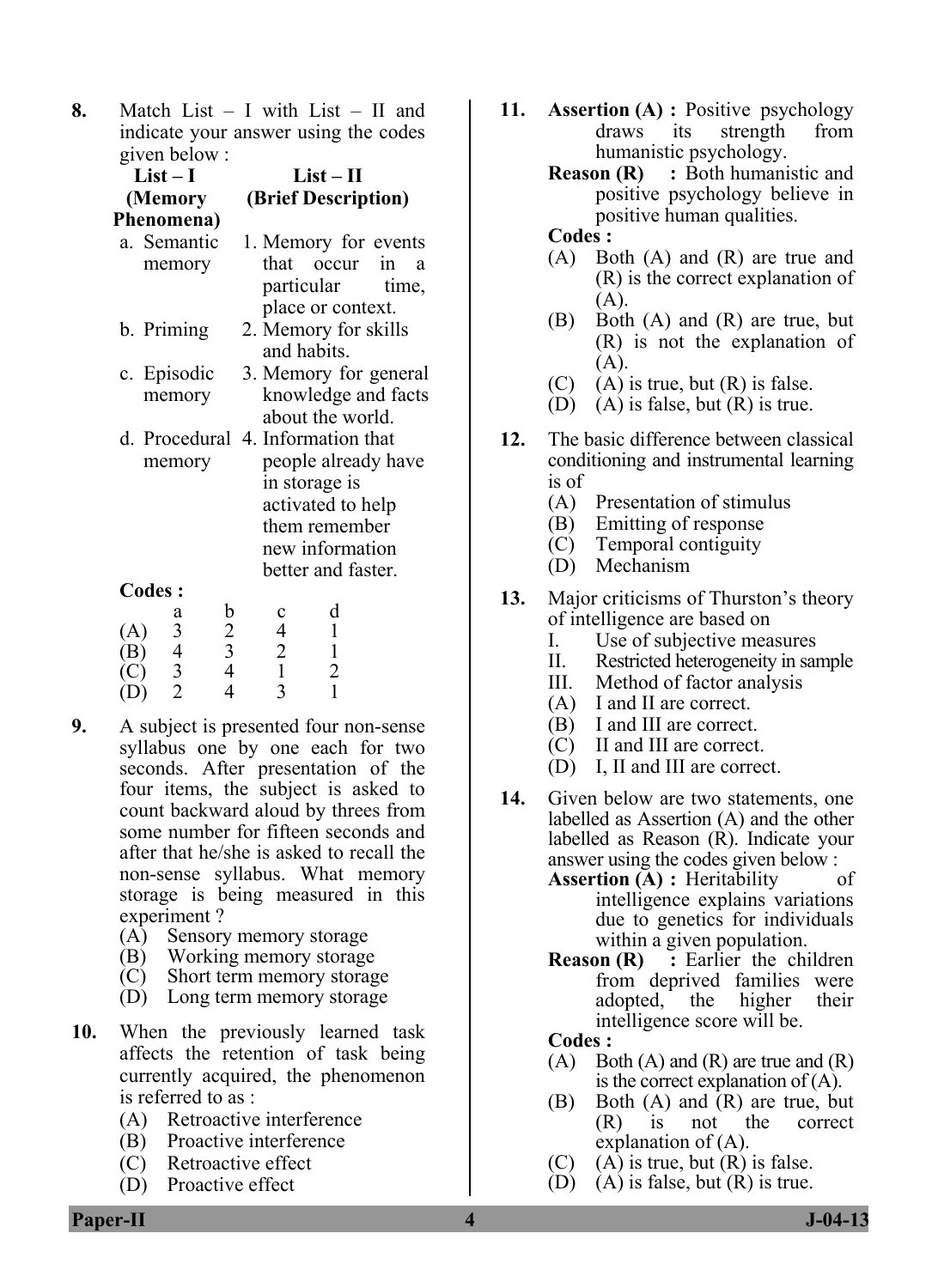**8.** सूची – I को सूची – II के साथ सुमेलित करें और नीचे दिये कटों से सही उत्तर का चयन करें $\, \cdot \,$ 

| सूची – I                                        |                         | सूची – II                                                                                           |
|-------------------------------------------------|-------------------------|-----------------------------------------------------------------------------------------------------|
| (स्मृति घटना)                                   |                         | (संक्षिप्त व्याख्या)                                                                                |
| a. शब्दार्थ                                     |                         | 1. विशेष समय, स्थान या                                                                              |
| स्मृति                                          |                         | संदर्भ में होने वाली                                                                                |
|                                                 |                         | घटनाओं की स्मृति                                                                                    |
| b. प्राइमिंग                                    |                         | 2. कौशलों एवं आदतों की                                                                              |
| (प्राथमिक                                       |                         | स्मृति                                                                                              |
| लेप)                                            |                         |                                                                                                     |
| c. घटनाजन्य                                     |                         | 3. विश्व के बारे में तथ्यों तथा                                                                     |
| स्मृति                                          |                         | सामान्य ज्ञान की स्मृति                                                                             |
| d. कार्यविधिक                                   |                         | 4. लोगों के पास पहले से ही                                                                          |
| स्मृति                                          |                         | संचित नई जानकारी को                                                                                 |
|                                                 |                         | बेहतर एवं शीघ्रता से                                                                                |
|                                                 |                         | स्मरण कराने में सहायता                                                                              |
|                                                 |                         | करने के लिये सक्रिय हो                                                                              |
|                                                 |                         | जाना ।                                                                                              |
| कूट :                                           |                         |                                                                                                     |
| $\frac{3}{3}$<br>$\frac{4}{3}$<br>$\frac{3}{2}$ | $\frac{5}{2}$<br>4<br>4 | $\frac{d}{1}$ $\frac{1}{2}$ $\frac{1}{1}$<br>$c_4$<br>$c_1$<br>$\overline{c}_1$<br>$\overline{c}_2$ |
| (A)<br>(B)<br>(C)                               |                         |                                                                                                     |
|                                                 |                         |                                                                                                     |
|                                                 |                         |                                                                                                     |

- **9.** प्रयोज्य को एक-एक करके चार निरर्थक शब्द प्रत्येक को दो सेकण्ड के लिये प्रस्तुत किये गये । चारों शब्दों को प्रस्तुत करने के पश्चात, प्रयोज्य से किसी संख्या से तीन-तीन छोडकर पीछे की आेर (उल्टी) जोर-जोर से 15 सेकण्ड गिनने को कहा गया और उसके बाद उसे निरर्थक शब्दों को प्रत्यावाहित करने को कहा गया । इस प्रयोग में कौन सा स्मृति भण्डारण मापा जा रहा है ?
	- (A) संवेदी स्मृति भण्डारण
	- (B) कार्यशील स्मृति भण्डारण
	- (C) अल्पकालिक स्मृति भण्डारण
	- (D) दीर्घकालिक स्मृति भण्डारण
- 10. जब पूर्व में सीखा हुआ (अधिगमित) कार्य वर्तमान में अर्जित होने वाले कार्य की धारणा को प्रभावित करता है, तो इस घटना को क्या कहा जाता है ?
	- (A) पृष्ठोन्मुख व्यतिकरण
	- (B) अग्रोन्मुख व्यतिकरण
	- (C) पृष्ठोन्मुख प्रभाव
	- (D) अग्रोन्मुख प्रभाव
- 11. **अभिकथन (A) :** सकारात्मक मनोविज्ञान, <u>मानवतावादी मनोविज्ञान से बल प्राप्त</u> िकारण (R)<br>कारण (R)
	- **:** मानवतावादी और<br>ह मनोविज्ञान सकारात्मक सकारात्मक मनोविज्ञान मानवीय गणों में विश्वास रखते हैं ।
	- <u>क</u>ट :
	- $(A)$   $(A)$  और  $(R)$  दोनों सत्य हैं और  $(R)$ ,  $(A)$  की सही व्याख्या है।
	- $(B)$   $(A)$  और  $(R)$  दोनों सत्य हैं किन्तु  $(R)$ , (A) की सही व्याख्या नहीं है ।
	- (C) (A) सत्य है किन्तु (R) असत्य है।
	- (D) (A) असत्य है किन्तु (R) सत्य है ।
- 12. क्लासीकीय अनुकूलन और नैमित्तिक अधिगम के बीच मूलभूत अन्तर निम्नलिखित का है :
	- (A) उद्दीपन का प्रस्तुतिकरण
	- (B) प्रतिक्रिया उत्सर्जन
	- (C) कालिक सन्निधि<br>(D) क्रियाविधि
	- क्रियाविधि
- 13. थस्टोंन के बुद्धि सिद्धान्त की मुख्य आलोचनाएँ किस पर आधारित हैं ?<br>I व्यक्तिपरक उपा
	- I. व्यक्तिपरक उपायों का उपयोग<br>II प्रतिदर्श में प्रतिबंधित विषमजात
	- प्रतिदर्श में प्रतिबंधित विषमजातीयता
	- III. कारक विश्लेषण की विधि<br>(A) I और II सही हैं ।
	- $(A)$  I और II सही हैं ।<br>(B) I और III सही हैं
	- [ और III सही हैं ।
	- (C) II और III सही हैं ।
	- (D) I, II और III सही हैं ।
- 14. नीचे दो कथन दिये गये हैं. एक को अभिकथन (A) और दूसरे को कारण (R) का नाम दिया गया है। नीचे दिये गये कुटों से सही उत्तर बताएँ :
	- **अभिकथन (A) :** बुद्धि की दाययोग्यता, दिये गए समष्टि के अन्दर व्यक्तियों में आनवंशिक कारणों से परिवर्तनों की व्याख्या करती है ।
	- **कारण (R) :** वंचित परिवारों से बच्चों को जितना जल्दी गोद लिया जाता है, उतना ही उनका बुद्धि प्राप्तांक ऊँचा होगा ।
	- <u>क</u>ूट :
	- $(A)$   $(A)$  और  $(R)$  दोनों सत्य हैं और  $(R)$ , (A) की सही व्याख्या है ।
	- $(B)$   $(A)$  और  $(R)$  दोनों सत्य हैं परन्तु  $(R)$ ,  $(A)$  की सही व्याख्या नहीं है ।
	- $(C)$   $(A)$  सत्य है परन्तु  $(R)$  असत्य है ।
	- (D)  $(A)$  असत्य है परन्तु (R) सत्य है ।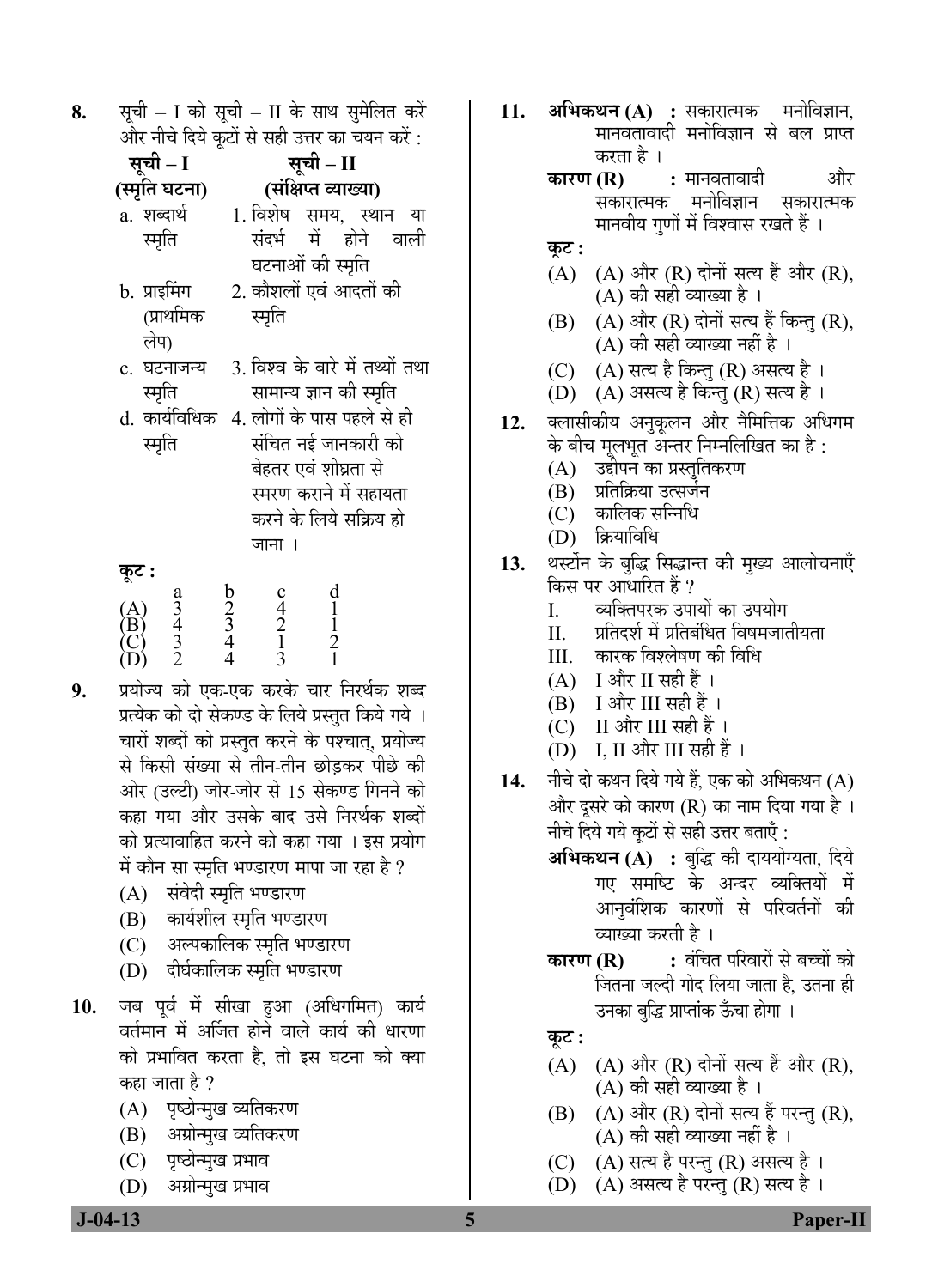- **15.** Read each of the following two statements Assertion (A) and Reason (R) and indicate your answer using the codes given below :
	- **Assertion (A) :** Psychoactive drugs affects the nervous systems to cause change in perception or mood.
	- **Reason (R)** : Reticular activating system is related to perception and mood.

 **Codes :** 

- $(A)$  Both  $(A)$  and  $(R)$  are true and  $(R)$ is the correct explanation of (A).
- (B) Both (A) and (R) are true, but (R) is not the correct explanation of (A).
- $(C)$  (A) is true, but  $(R)$  is false.
- (D) (A) is false, but (R) is true.
- **16.** Match List I with List II and indicate your answer using the codes given below :

|                         | $List-I$                |                                            |               | $List-II$                                  |  |  |  |  |
|-------------------------|-------------------------|--------------------------------------------|---------------|--------------------------------------------|--|--|--|--|
|                         | (Glands)                |                                            |               | (Hormons)                                  |  |  |  |  |
|                         | a. Pituitary            |                                            |               | 1. Melatonin                               |  |  |  |  |
|                         |                         |                                            |               | b. Adrenal Cortex 2. Adrenaline            |  |  |  |  |
|                         |                         | c. Pineal                                  |               | 3. Prolactin                               |  |  |  |  |
|                         |                         |                                            |               | d. Adrenal Medulla 4. Corticosteroids      |  |  |  |  |
| <b>Codes:</b>           |                         |                                            |               |                                            |  |  |  |  |
|                         | a                       | $\mathbf b$                                |               | d                                          |  |  |  |  |
|                         |                         | $\begin{array}{c} 1 \\ 3 \\ 3 \end{array}$ | $\frac{3}{2}$ | $\overline{4}$                             |  |  |  |  |
|                         |                         |                                            |               |                                            |  |  |  |  |
| (A) 2<br>(B) 1<br>(C) 4 |                         |                                            | $\mathbf{1}$  |                                            |  |  |  |  |
| (D)                     | $\overline{\mathbf{3}}$ | $\overline{4}$                             | 1             | $\begin{array}{c} 4 \\ 2 \\ 2 \end{array}$ |  |  |  |  |
| 17.                     |                         |                                            |               | What is the correct sequence of ear        |  |  |  |  |
|                         |                         | parts given below?                         |               |                                            |  |  |  |  |
|                         |                         |                                            |               | (A) Eardrum – Hammer – Anvil –             |  |  |  |  |
|                         |                         |                                            |               | $Stirrup - Oval window$                    |  |  |  |  |
| (B)                     |                         |                                            |               | Oval window - Hammer                       |  |  |  |  |
|                         |                         |                                            |               | Eardrum - Anvil - Stirrup                  |  |  |  |  |
|                         |                         |                                            |               | (C) Eardrum – Anvil – Stirrup –            |  |  |  |  |
|                         |                         |                                            |               | Hammer – Oval window                       |  |  |  |  |
| (D)                     |                         |                                            |               | Oval window – Anvil                        |  |  |  |  |

- Hammer Stirrup Eardrum
- **18.** We can cope with stress by becoming aware of our irrational, upsetting thoughts and replacing them with rational, calming thoughts. This view represents.
	- (A) Cognitive behavioural approach
	- (B) Psychoanalytical approach
	- (C) Socio-cultural approach
	- (D) Bio-social approach
- **19.** An instrumental response is conditioned only when organism interprets the reinforcement as being controlled by its response. This view is supported by (A) Tolman (B) Skinner
	-
	- (C) Seligman (D) Beck
- **20.** When a child gets two chocolates once every week for its performance in the class it is an instance of
	- (A) Fixed ratio, variable interval
	- (B) Fixed ratio, fixed interval
	- (C) Variable ratio, fixed interval
	- (D) Variable ratio, variable interval
- **21.** Match List I with List II and indicate your answer using the codes given below : **List – II**

**List – I** 

| $LIST - 1$                                                        | $LIST - II$                                                     |  |  |  |  |
|-------------------------------------------------------------------|-----------------------------------------------------------------|--|--|--|--|
| (Learning                                                         | (Brief                                                          |  |  |  |  |
| term)                                                             | explanation)                                                    |  |  |  |  |
| a. Positive                                                       | 1. Removal of<br>a                                              |  |  |  |  |
| reinforcement                                                     | pleasant<br>or                                                  |  |  |  |  |
|                                                                   | appetitive                                                      |  |  |  |  |
|                                                                   | stimulus after<br>a                                             |  |  |  |  |
|                                                                   | behavioural                                                     |  |  |  |  |
|                                                                   |                                                                 |  |  |  |  |
| b. Classical                                                      | response.                                                       |  |  |  |  |
|                                                                   | 2. Delivery of a                                                |  |  |  |  |
| conditioning                                                      | pleasant or                                                     |  |  |  |  |
|                                                                   | appetitive<br>stimulus that                                     |  |  |  |  |
|                                                                   |                                                                 |  |  |  |  |
|                                                                   | follows a                                                       |  |  |  |  |
|                                                                   | behavioural                                                     |  |  |  |  |
|                                                                   | response.                                                       |  |  |  |  |
| c. Punishment                                                     | 3. Presenting<br>a                                              |  |  |  |  |
|                                                                   | neutral<br>stimulus                                             |  |  |  |  |
|                                                                   | after a<br>stimulus                                             |  |  |  |  |
|                                                                   | that<br>usually                                                 |  |  |  |  |
|                                                                   | elicits a specific                                              |  |  |  |  |
|                                                                   | response.                                                       |  |  |  |  |
| d. Omission                                                       | 4. Presentation of                                              |  |  |  |  |
| training                                                          | an unpleasant or                                                |  |  |  |  |
|                                                                   | aversive                                                        |  |  |  |  |
|                                                                   | stimulus after a                                                |  |  |  |  |
|                                                                   |                                                                 |  |  |  |  |
|                                                                   | behavioural                                                     |  |  |  |  |
|                                                                   | response.                                                       |  |  |  |  |
| <b>Codes:</b>                                                     |                                                                 |  |  |  |  |
| b<br>а                                                            | d<br>c                                                          |  |  |  |  |
| $\overline{\mathbf{3}}$<br>(A)                                    | $\begin{array}{c} 4 \\ 3 \\ 2 \end{array}$                      |  |  |  |  |
| $\begin{array}{c} 2 \\ 4 \\ 1 \end{array}$<br>$\mathbf{1}$<br>(B) |                                                                 |  |  |  |  |
| $\overline{C}$<br>$\overline{4}$                                  |                                                                 |  |  |  |  |
| 3<br>$\overline{4}$                                               | $\begin{array}{c} 1 \\ 2 \\ 3 \\ 2 \end{array}$<br>$\mathbf{1}$ |  |  |  |  |
| (D)                                                               |                                                                 |  |  |  |  |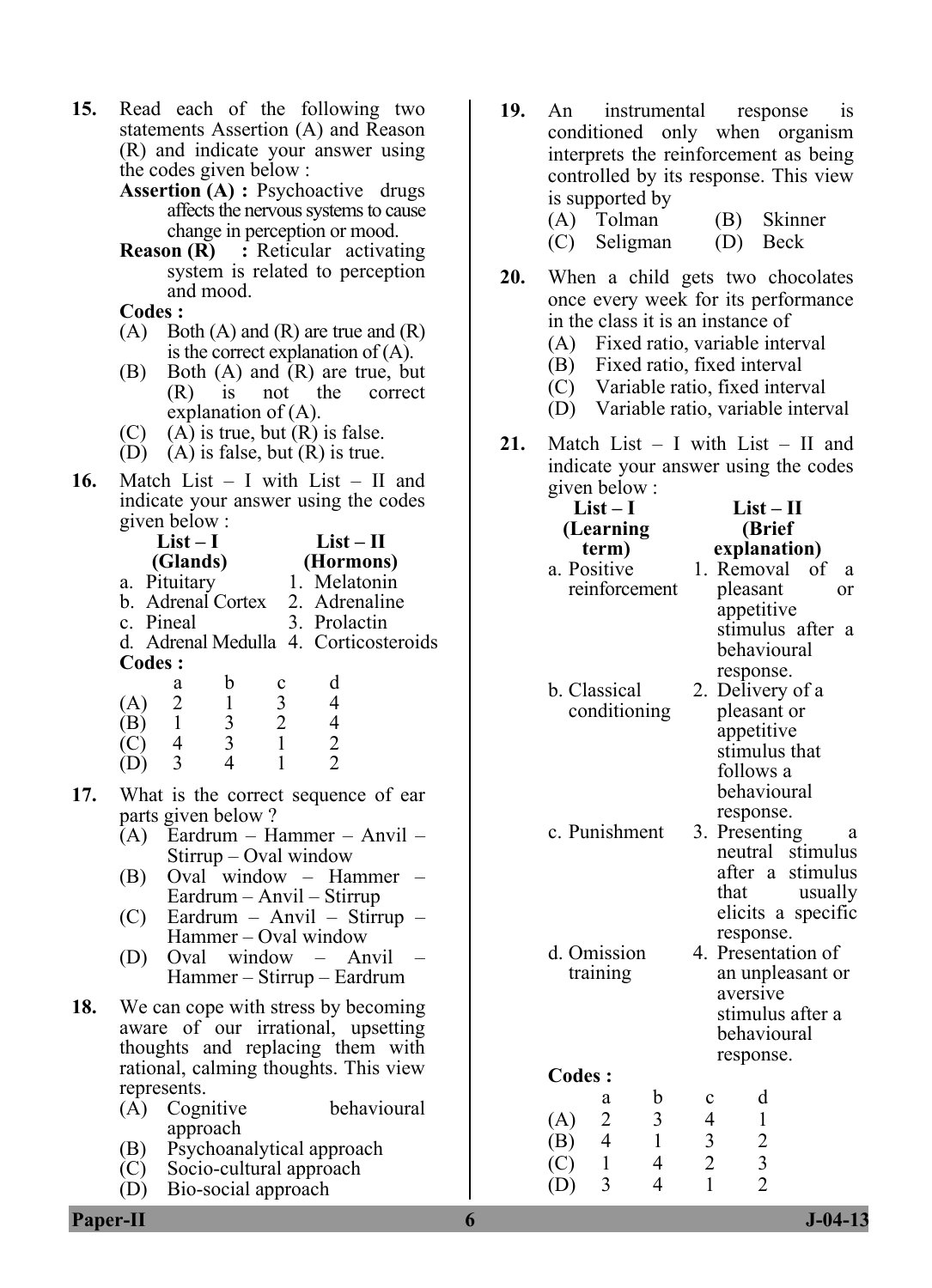| 15. | निम्नलिखित दोनों कथनों अभिकथन (A) और                                                             |
|-----|--------------------------------------------------------------------------------------------------|
|     | कारण (R) को पढ़ें और नीचे दिए गए कूट के                                                          |
|     | प्रयोग से उत्तर इंगित करें :                                                                     |
|     | <b>अभिकथन (A) :</b> मन:प्रभावी औषधियों से                                                        |
|     | तन्त्रिका तन्त्र पर असर पड़ता है; जिसके                                                          |
|     | कारण प्रत्यक्षीकरण या मन:स्थिति में                                                              |
|     | परिवर्तन आता है ।                                                                                |
|     | <b>कारण (R)       :</b> जालीय   क्रियाशील   तन्त्र<br>प्रत्यक्षीकरण और मन:स्थिति से संबंधित है । |
|     |                                                                                                  |
|     | कूट :                                                                                            |
|     | $(A)$ $(A)$ और $(R)$ दोनों सत्य हैं और $(R)$ ,<br>(A) की सही व्याख्या है ।                       |
|     | $(A)$ और $(R)$ दोनों सत्य हैं लेकिन<br>(B)                                                       |
|     | $(R)$ , $(A)$ को सही व्याख्या नहीं है ।                                                          |
|     | (C) $(A)$ सत्य है परन्तु (R) असत्य है।                                                           |
|     | $(D)$ $(A)$ असत्य है परन्तु $(R)$ सत्य है।                                                       |
| 16. | सूची – I को सूची – II के साथ मिलाएँ और नीचे                                                      |
|     | दिए गए कूट का प्रयोग कर उत्तर अंकित करें :                                                       |
|     | सूची – II<br>सूची – I                                                                            |
|     | (ग्रॅन्थियाँ )<br>्(हार्मोन)                                                                     |
|     | a.   पीयूष ग्रन्थि<br>1. मेलाटोनिन                                                               |
|     | b. अधिवृक्क वल्कुट  2. अधिवृक्क                                                                  |
|     | c. पीनियल<br>3. प्रोलैक्टिन                                                                      |
|     | d. अधिवृक्क गद्यांश   4.  कोर्टीकोस्टॅरायड्स                                                     |
|     | कूट :                                                                                            |
|     | d<br>$\mathbf b$<br>$\begin{array}{c} c \\ 3 \\ 2 \\ 1 \end{array}$<br>a<br>4                    |
|     | (A) 2<br>(B) 1<br>$\begin{array}{c} 1 \\ 3 \\ 3 \end{array}$                                     |
|     | $\frac{4}{2}$<br>$(C)$ 4                                                                         |
|     | $\overline{4}$<br>$\mathbf{1}$<br>$(D)$ 3                                                        |
| 17. | नीचे दिए गए कान के भागों का सही अनुक्रम                                                          |
|     | क्या है ?                                                                                        |
|     | कर्ण पटह – हथौड़ा – निहाई – रकाब –<br>(A)                                                        |
|     | अंडाकार गवाक्ष                                                                                   |
|     | अंडाकार गवाक्ष – हथौड़ा – कर्ण पटह –<br>(B)                                                      |
|     | निहाई – रकाब<br>कर्ण पटह – निहाई – रकाब – हथौड़ा –                                               |
|     | (C)<br>अंडाकार गवाक्ष                                                                            |
|     | अंडाकार गवाक्ष – निहाई – हथौड़ा <i>–</i><br>(D)                                                  |
|     | रकाब – कर्ण पटह                                                                                  |
| 18. | हम अपनी अविवेकपूर्ण, गड़बड़ पैदा करने वाले                                                       |
|     | विचारों से जागरूक बनकर और उन्हें विवेकपूर्ण                                                      |
|     | और शान्त विचारों से प्रतिस्थापित करके अपने                                                       |
|     | तनाव के साथ जूझ सकते हैं । यह विचार क्या                                                         |
|     | प्रकट करता है ?                                                                                  |
|     | (A) संज्ञानात्मक व्यवहारपरक उपागम                                                                |
|     | (B) मनोविश्लेषिक उपागम                                                                           |
|     |                                                                                                  |

- सामाजिक सांस्कृतिक उपागम  $(C)$
- जैविक सामाजिक उपागम (D)

 $J - 04 - 13$ 

- नैमित्तिक प्रतिक्रिया सिर्फ तभी सशर्त होती है  $19.$ जब जीव को स्पष्ट हो कि पुनर्बलन का नियंत्रण उसकी प्रतिक्रिया द्वारा हो रहा है । इस विचार का समर्थन किसने किया ? (B) स्किनर (A) टॉलमन (C) सेलिग्मेंन  $(D)$  बेक जब बच्चे को कक्षा में अपने निष्पादन के लिए 20. दो चॉकलेट प्रत्येक सप्ताह एक बार के हिसाब से मिलते है तो यह किसका दृष्टान्त है ? (A) स्थिर अनुपात, परिवर्ती अंतराल (B) स्थिर अनुपात, स्थिर अंतराल (C) परिवर्ती अनुपात, स्थिर अंतराल (D) परिवर्ती अनुपात, परिवर्ती अंतराल
- सूची I को सूची II के साथ सुमेलित करें और 21. नीचे दिये कूटों से सही उत्तर का चयन करें :

| सूची – I            | सूची – II                 |  |
|---------------------|---------------------------|--|
| (अधिगम पद)          | (संक्षिप्त व्याख्या)      |  |
| a. सकारात्मक        | 1. व्यवहारपरक प्रतिक्रिया |  |
| पुनर्बलन            | के बाद प्रवृत्यात्मक      |  |
|                     | अथवा सुखद उद्दीपन         |  |
|                     | का हटना                   |  |
| b. क्लासीकीय        | 2. सुखद या प्रवृत्यात्मक  |  |
| अनुकूलन             | उद्दीपन जो                |  |
|                     | व्यवहारपरक प्रतिक्रिया    |  |
|                     | का अनुगमन करता है         |  |
|                     | की सुपुर्दगी              |  |
| c. दंड              | 3. उस उद्दीपन, जो         |  |
|                     | सामान्यतया विशिष्ट        |  |
|                     | प्रतिक्रिया उत्पन्न करती  |  |
|                     | है. के बाद तटस्थ          |  |
|                     | उद्दीपन प्रस्तुत करना ।   |  |
| d. लुप्ति प्रशिक्षण | 4. उद्दीपन की             |  |
|                     | व्यवहारपरक प्रतिक्रिया    |  |
|                     | के बाद दुखद या            |  |
|                     | विरुचिकर उद्दीपन की       |  |

प्रस्तुति कूट :  $\mathbf b$  $\mathbf c$ d a  $(A)$  $\overline{2}$  $\overline{3}$  $\overline{4}$  $\mathbf{1}$  $\overline{3}$  $\overline{2}$  $\overline{4}$  $\mathbf{1}$ (B)  $\overline{2}$  $(C)$  $\mathbf{1}$  $\overline{4}$  $\mathfrak{Z}$  $\overline{2}$  $\mathbf{1}$ 3  $\overline{4}$ (D)

7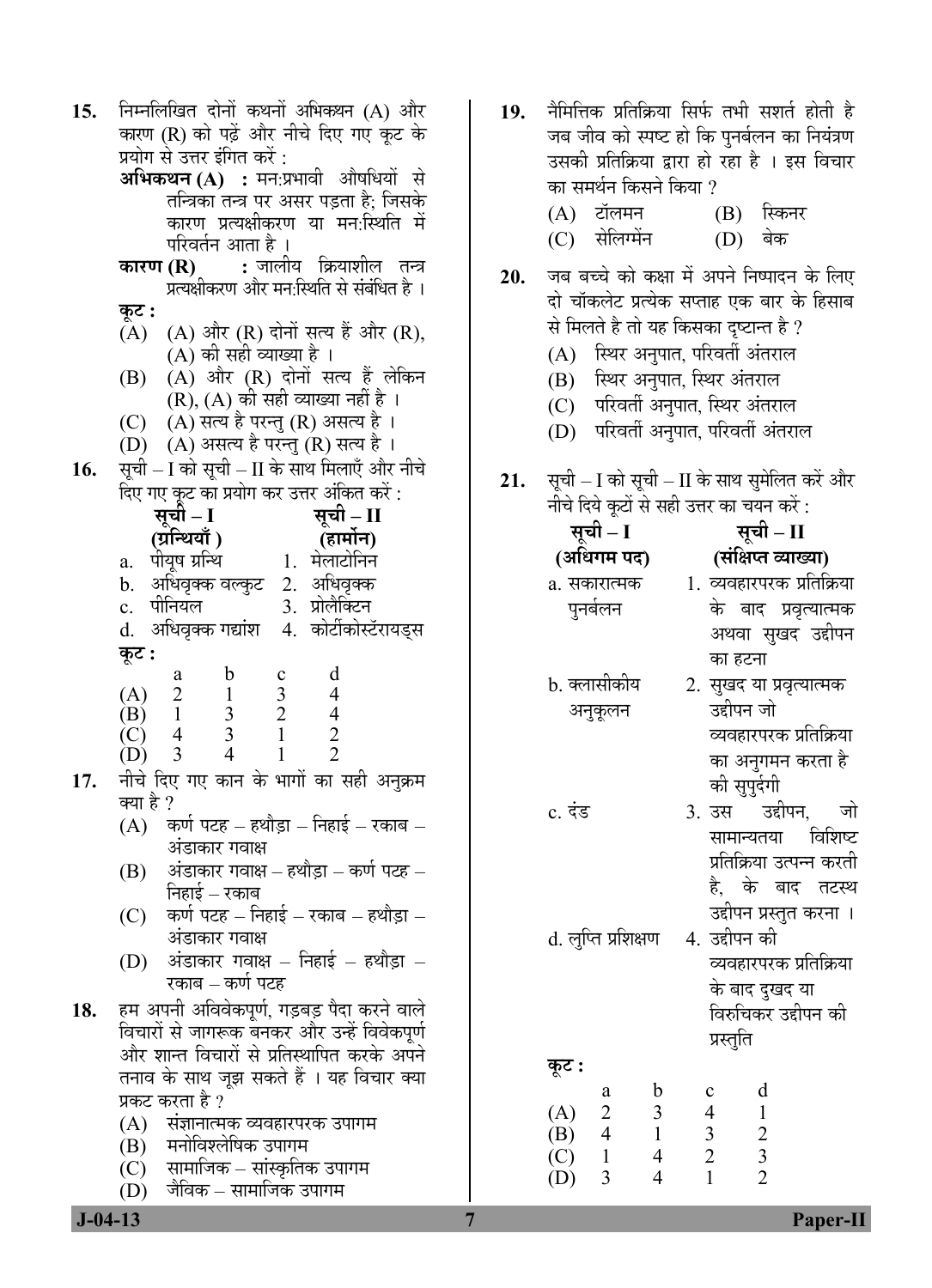| 22. |               |                |                        | Match List $-$ I (Psychologist) with |                                |  |  |  |
|-----|---------------|----------------|------------------------|--------------------------------------|--------------------------------|--|--|--|
|     |               |                | $List-II (Test)$ :     |                                      |                                |  |  |  |
|     |               | $List-I$       |                        | $List-II$                            |                                |  |  |  |
|     |               |                | (Name of               | (Name of Test)                       |                                |  |  |  |
|     | Psychologist) |                |                        |                                      |                                |  |  |  |
|     |               |                | a. J.B. Rotter 1. NEO- |                                      |                                |  |  |  |
|     |               |                |                        |                                      | Personality                    |  |  |  |
|     |               |                |                        |                                      | inventory                      |  |  |  |
|     |               |                | b. C. Robert 2. Hardy  |                                      |                                |  |  |  |
|     |               |                | Cloninger              |                                      | Personality                    |  |  |  |
|     |               |                |                        |                                      | c. Suzanne 3. Locus of control |  |  |  |
|     |               | Kobasa         |                        |                                      |                                |  |  |  |
|     |               |                | d. P.T. Costa          |                                      | 4. Temperament                 |  |  |  |
|     |               |                |                        |                                      | and character                  |  |  |  |
|     |               |                |                        |                                      | inventory                      |  |  |  |
|     |               | <b>Codes:</b>  |                        |                                      |                                |  |  |  |
|     |               | a              | b                      |                                      | d                              |  |  |  |
|     | (A)           | $\mathbf{1}$   | $\overline{2}$         | $\overline{3}$                       | 4                              |  |  |  |
|     | (B)           | $\overline{3}$ | $\overline{4}$         | $\overline{2}$                       | $\mathbf{1}$                   |  |  |  |
|     | (C)           |                | 4                      | $\mathbf{1}$                         | $\overline{2}$                 |  |  |  |
|     | (D)           | $\frac{3}{3}$  | 2                      | 4                                    | $\overline{1}$                 |  |  |  |

- **23.** In a study on 'Career Aspirations of Students', the respondents were required to state their career aspirations in about sixty words. This would be an example of
	- (A) Fixed-alternative item
	- (B) Scale item
	- (C) Open-end item
	- (D) Checklist item
- **24.** Read each of the following two statements-Assertion (A) and Reason (R) and indicate your answer using the codes given below :
	- **Assertion (A) :** In Ponzo illusion and Muller-Lyer illusion, linear perspective is misapplied to the display.
	- **Reason (R)** : According to Gregory perception is only a function of stimulus characteristics.

#### **Codes :**

- $(A)$   $(A)$  is true and  $(R)$  is false.
- (B) Both (A) and (R) are true, but<br>(R) is not the correct  $(R)$  is not the explanation of (A).
- (C) (A) is false and  $(R)$  is true.
- (D) Both (A) and (R) are true and (R) is the correct explanation of (A).

**25.** Match each of the following organizational laws with its meaning. Select the correct answer using the code given below :

| $List-I$ |                                            |                                            |  |                               | $List-II$               |                  |
|----------|--------------------------------------------|--------------------------------------------|--|-------------------------------|-------------------------|------------------|
| (Law)    |                                            |                                            |  | (Meaning)                     |                         |                  |
| a.       | Closure 1. Elements close                  |                                            |  |                               |                         |                  |
|          |                                            |                                            |  | together<br>grouped together. |                         | are              |
|          | b. Proximity 2. Patterns are               |                                            |  |                               |                         |                  |
|          |                                            |                                            |  | perceived in the              |                         |                  |
|          |                                            |                                            |  | most basic, direct            |                         |                  |
|          |                                            |                                            |  | manner possible.              |                         |                  |
| $c_{-}$  | Similarity 3.                              |                                            |  | Groupings                     |                         | are              |
|          |                                            |                                            |  | complete figures.             |                         | made in terms of |
|          | d. Simplicity 4. Elements similar          |                                            |  |                               |                         |                  |
|          |                                            |                                            |  | in appearance are             |                         |                  |
|          |                                            |                                            |  | grouped together.             |                         |                  |
|          | <b>Codes:</b>                              |                                            |  |                               |                         |                  |
|          | a                                          | b                                          |  |                               | d                       |                  |
| (A)      | $\mathbf{1}$                               | $\begin{array}{c} 4 \\ 3 \\ 2 \end{array}$ |  | $\frac{2}{1}$                 | $\overline{\mathbf{3}}$ |                  |
| (B)      |                                            |                                            |  |                               | $\overline{4}$          |                  |
| (C)      | $\begin{array}{c} 2 \\ 4 \\ 3 \end{array}$ |                                            |  |                               |                         |                  |
| (D)      |                                            | $\mathbf{1}$                               |  | $\overline{4}$                | $\overline{2}$          |                  |

- **26.** Which of the following is not one of the Big Five personality factors ?
	- (A) Submissiveness
	- (B) Agreeableness
	- (C) Extroversion
	- (D) Openness to experience
- **27.** Read the following two statements Assertion (A) and Reason (R) and indicate your answer using the codes given below :
	- **Assertion (A) :** The level of arousal for optimal performance varies for different tasks.
	- **Reason (R)** : Too little arousal can be non-motivating, too high arousal can be disruptive.

#### **Codes :**

- $(A)$  Both  $(A)$  and  $(R)$  are true and  $(R)$ is the correct explanation of (A).
- (B) Both (A) and (R) are true and (R) is not the correct explanation of (A).
- $(C)$  (A) is true, but  $(R)$  is false.
- (D) (A) is false, but (R) is true.

**Paper-II 8 J-04-13**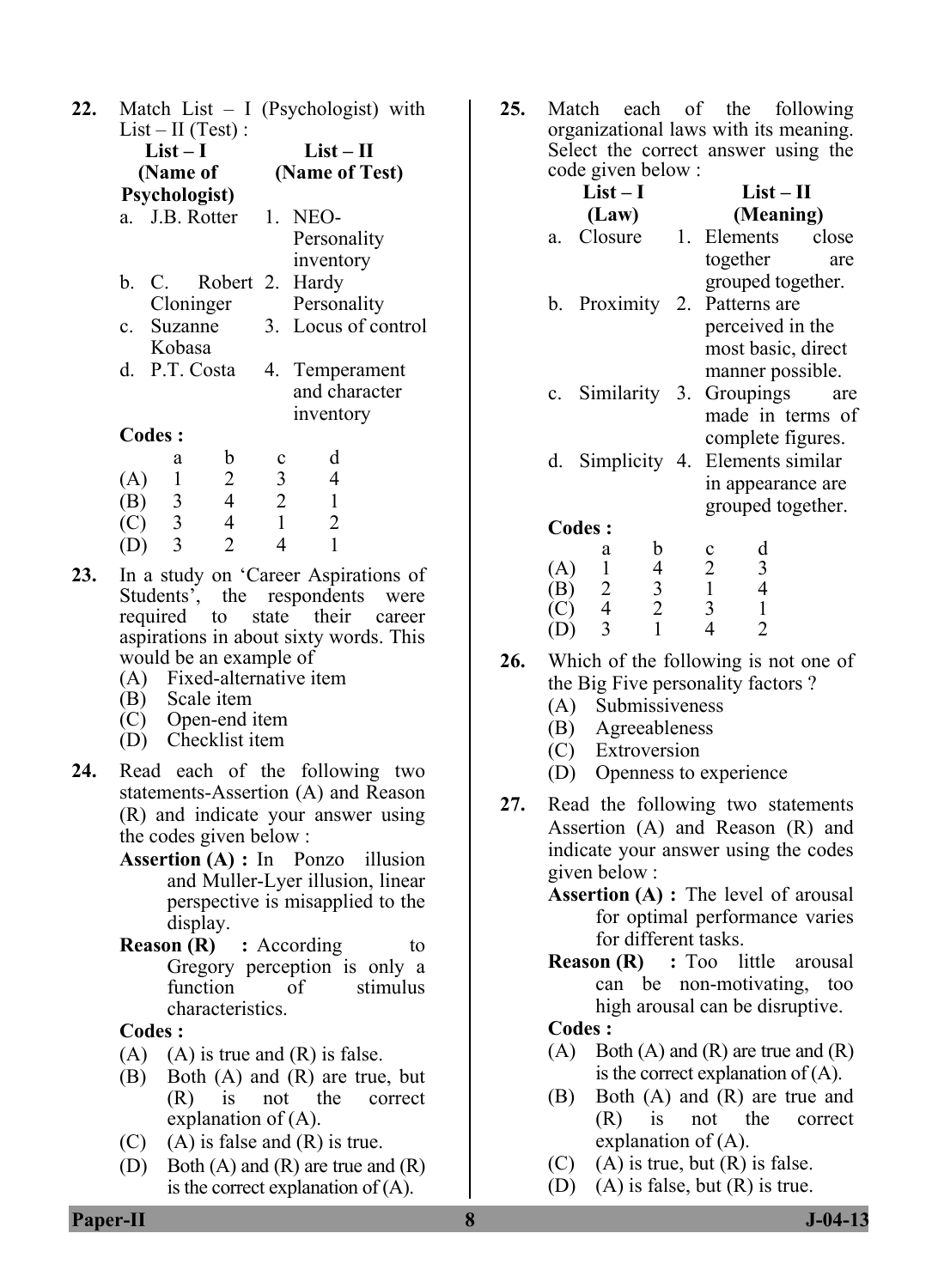सूची – I (मनोवैज्ञानिक) को सूची – II 22. (परीक्षण) के साथ मिलाएँ  $\cdot$ 

| सूची – I         |                |                | सूची – II        |                                             |  |
|------------------|----------------|----------------|------------------|---------------------------------------------|--|
| (मनोवैज्ञानिक का |                |                | (परीक्षण का नाम) |                                             |  |
|                  | नाम)           |                |                  |                                             |  |
|                  | a. जे.बी. रॉटर |                |                  | 1. एन.ई.ओ. पर्सनेलिटी                       |  |
|                  |                |                |                  | इन्वेन्टरी                                  |  |
|                  | b. सी.         |                |                  | रॉबर्ट 2. दृढ़ व्यक्तित्व                   |  |
|                  | क्लोनिजर       |                |                  |                                             |  |
|                  |                |                |                  | c. सूज़ेन कोबासा 3. नियन्त्रण का अवस्थान    |  |
|                  |                |                |                  | d.  पी.टी. कोस्टा      4.  मिज़ाज और चरित्र |  |
|                  |                |                |                  | इन्वेन्टरी                                  |  |
| कूट :            |                |                |                  |                                             |  |
|                  | a              | $\mathbf b$    | $\mathbf c$      | d                                           |  |
| (A)              | $\overline{1}$ | 2              | $\overline{3}$   | $\overline{4}$                              |  |
|                  | $(B)$ 3        | $\overline{4}$ | $\overline{2}$   | $\overline{1}$                              |  |
|                  | $(C)$ 3        | $\overline{4}$ | $\mathbf{1}$     | $\overline{2}$                              |  |
| (D)              | 3              | $\overline{2}$ | 4                | 1                                           |  |

- 'विद्यार्थियों की कैरियर महत्वाकांक्षाओं', पर 23. एक अध्ययन में. उत्तरदाताओं को लगभग साठ शब्दों में अपनी कैरियर महत्त्वाकांक्षाएँ बतानी थी । यह निम्नलिखित का उदाहरण होगा :
	- (A) स्थाई-विकल्प मद
	- (B) मापनी मद
	- (C) अपूर्ण-वाक्य मद
	- (D) जाँच सूची मद
- निम्नलिखित दोनों कथनों अभिकथन (A) और 24. कारण (R) को पढ़ें और नीचे दिए गए कोड के प्रयोग से अपना उत्तर इंगित करें <sup>.</sup>
	- अभिकथन (A) : पोन्ज़ो भ्रान्ति और मुलर-लायर भ्रान्ति में. रेखीय परिप्रेक्ष्य प्रदर्शन पर दुष्प्रयुक्त होता है।
	- : ग्रेगरी कारण  $(R)$ के अनुसार, प्रत्यक्षण सिर्फ उद्दीपन विशेषताओं पर निर्भर होता है ।

## कूट :

- (A) (A) सत्य है और (R) असत्य है।
- (B) (A) और (R) दोनों सत्य हैं परन्तु (R), (A) की सही व्याख्या नहीं है ।
- (C) (A) असत्य है परन्तु (R) सत्य है।
- (D) (A) और (R) दोनों सत्य हैं और (R),  $(A)$  की सही व्याख्या है ।

सूची – I (संगठनात्मक कानून) को सूची – II 25. (अर्थ) के साथ सुमेलित करें और नीचे दिए कूटों से सही उत्तर का चयन करें :

| सृष। − 1 |        |    | सुष। − ∏                        |
|----------|--------|----|---------------------------------|
| (कानून)  |        |    | (अर्थ)                          |
| a.       | समापन  |    | 1. एक दूसरे के निकट तत्त्वों    |
|          |        |    | को इकट्ठे समूहित किया           |
|          |        |    | जाता है ।                       |
|          | समीपता | 2. | प्रतिमान सर्वाधिक मूलभूत,       |
|          |        |    | संभावित प्रत्यक्ष ढंग से        |
|          |        |    | महसूस किया जाता है ।            |
|          | समानता |    | 3. समूह पूर्ण आकृतियों के       |
|          |        |    | सम्बन्ध में बनते हैं ।          |
|          | सरलता  |    | 4.  प्रकटन में एक समान तत्त्वों |
|          |        |    | का इकट्ठे समूह बनता है ।        |
| कट :     |        |    |                                 |

| $\kappa$ .                       |                |                         |                |                |
|----------------------------------|----------------|-------------------------|----------------|----------------|
|                                  | a              | h                       | c              | d              |
|                                  |                | 4                       | $\overline{2}$ | $\overline{3}$ |
|                                  | $\overline{2}$ | $\overline{\mathbf{3}}$ |                | 4              |
|                                  | 4              | $\overline{2}$          | 3              |                |
| $(A)$<br>$(B)$<br>$(C)$<br>$(D)$ |                |                         | 4              | $\overline{2}$ |
|                                  |                |                         |                |                |

- निम्नलिखित में से कौन सा पाँच महान  $26.$ व्यक्तित्व घटकों में से नहीं है ?
	- $(A)$  वशीकृत
	- $(B)$  सहमतता
	- $(C)$  बहिर्मुखता
	- (D) अनुभव के प्रति खुलापन
- निम्नलिखित दो कथनों, अभिकथन (A) और  $27.$ कारण (R) को पढ़ें और नीचे दिये कुटों से अपना उत्तर बताइये :
	- अभिकथन (A) : इष्टतम निष्पादन हेतु भाव प्रबोधन का स्तर भिन्न कार्यों के लिये भिन्न होता है ।

: बहुत कम भाव प्रबोधन कारण  $(R)$ गैर प्रेरणात्मक हो सकता है, अत्याधिक भाव प्रबोधन विघटनकारी हो सकता है ।

## कूट :

- (A) (A) और (R) दोनों सत्य हैं और (R). (A) की सही व्याख्या है ।
- (A) और (R) दोनों सत्य हैं और (R), (B) (A) की सही व्याख्या नहीं है ।
- (C) (A) सत्य है परन्तु (R) असत्य है ।
- (D) (A) असत्य है परन्तु (R) सत्य है ।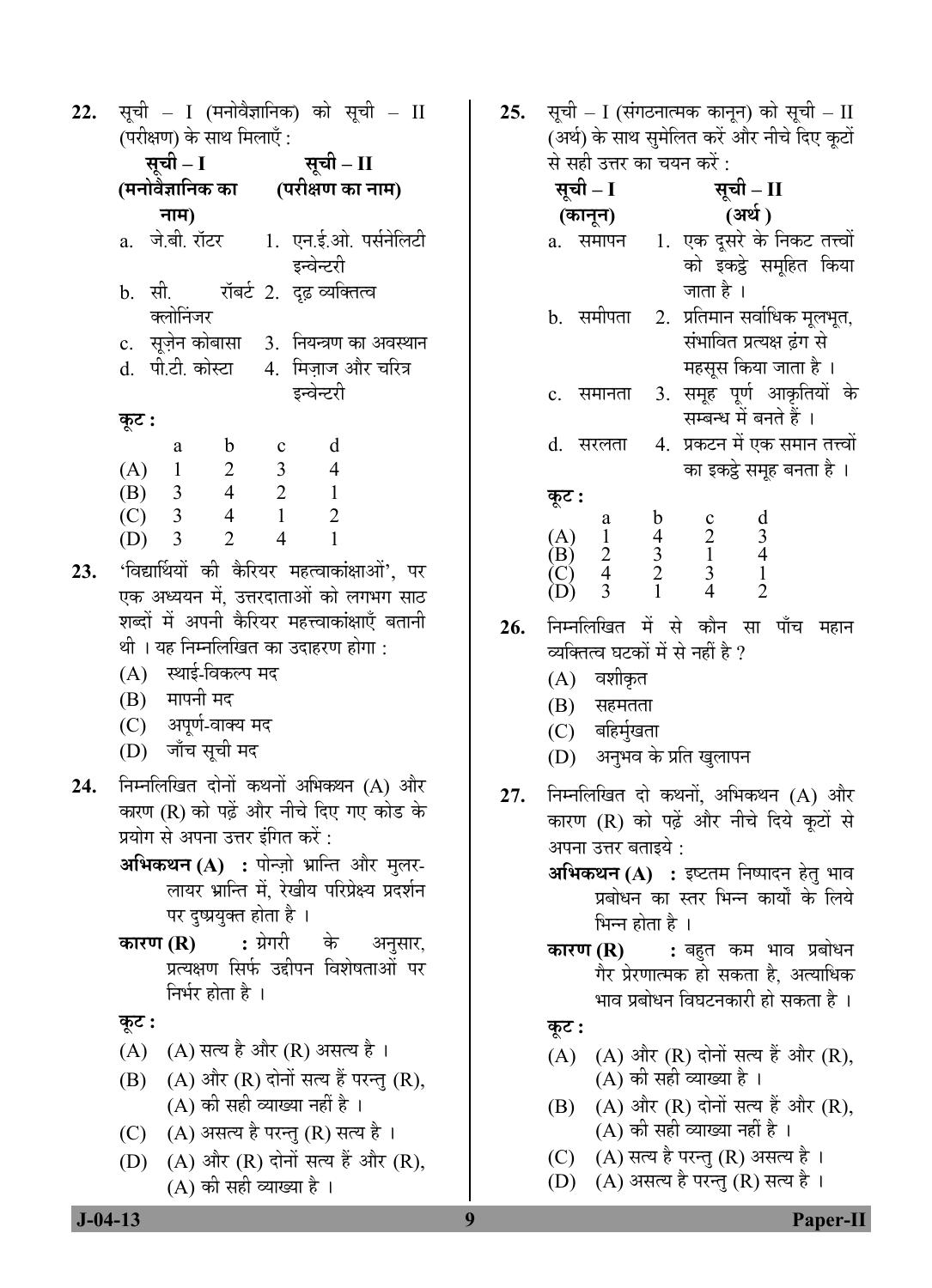**28.** Match List – I with List – II and indicate your answer using the codes given below :

| $List-I$<br>(Behaviour) |           | $List-II$<br>(Expression mode) |             |  |
|-------------------------|-----------|--------------------------------|-------------|--|
| a. Tone                 |           | 1. Facial                      |             |  |
| b. Crying               |           |                                | 2. Glanduar |  |
| c. Laugh                |           | 3. Varbal                      |             |  |
| d. Eyebrow              |           | 4. Muscular                    |             |  |
| Codes :                 |           |                                |             |  |
| а                       | b         | с                              |             |  |
| 3                       | 2         |                                |             |  |
|                         | $\Lambda$ |                                |             |  |

- (B) 1 4 3 2 (C)  $\begin{array}{cccccc} 2 & 4 & 3 & 1 \\ (D) & 2 & 1 & 3 & 4 \end{array}$  $(D)$
- **29.** A slow graded electrical potential produced by a receptor cell in response to a physical stimulus is
	- (A) Receptor potential
	- (B) Generator potential
	- (C) Transduction
	- (D) Arousal
- **30.** This area contains 'Somoto Sensory Cortex'
	- (A) Parietal lobe
	- (B) Frontal lobe
	- (C) Temporal lobe
	- (D) Occipital lobe
- **31.** Give the correct sequence of the location of following glands in human body from top to bottom
	- (A) Thyroid Adrenal Pancreas Pituitary
	- (B) Thyroid Pancreas Pituitary – Adrenal
	- (C) Pituitary Adrenal Thyroid Pancreas
	- (D) Pituitary Thyroid Adrenal Pancreas
- **32.** A complex behaviour that is rigidly patterned throughout a species and is unlearned is called
	- (A) Imprinting (B) Instinct<br>(C) Emotion (D) Feeling
	- $(D)$  Feeling
- **33.** Our tendency to perceive objects as unchanging despite changes in sensory input is an illustration of
	- (A) Figure-Ground relationship
	- (B) Perceptual constancy
	- (C) Binocular cues
	- (D) Linear perspective
- **34.** Given below are two statements, one labelled as Assertion (A) and the other labelled as Reason (R) :
	- Assertion (A) : As compared to other methods of psychological research, experimental method is usually considered to be best suited for studying cause and effect relationship.
	- **Reason (R)** : Secondary variance is more efficiently controlled in experimental method.

In the context of the above two statements, which one of the following conclusion is correct ?

- (A) Both (A) and (R) are true and (R) is the correct explanation of (A).
- (B) Both (A) and (R) are true, but (R) is not the explanation of  $(A)$ .
- $(C)$  (A) is true, but  $(R)$  is false.
- (D) (A) is false, but (R) is true.
- **35.** Consider the following three types of psychological researches :
	- 1. Field experiment
	- 2. Laboratory experiment
	- 3. Ex post facto study

 Arrange these typical investigations in descending order in terms of the researcher's ability to control secondary variance.

- (A)  $3, 1, 2$  (B)  $2, 1, 3$ (C)  $3, 2, 1$  (D)  $1, 2, 3$
- **36.** What is the correct sequence of development of the following personality tests :
	- 1. Maudsley Personality Inventory
	- 2. Minnesota Multiphasic Personality Inventory-2
	- 3. Millon Clinical Multiaxial Inventory
	- 4. NEO PI-3

#### **Codes :**

- (A)  $1, 2, 3, 4$  (B)  $4, 3, 2, 1$
- $(C)$  2, 4, 1, 3 (D) 1, 3, 2, 4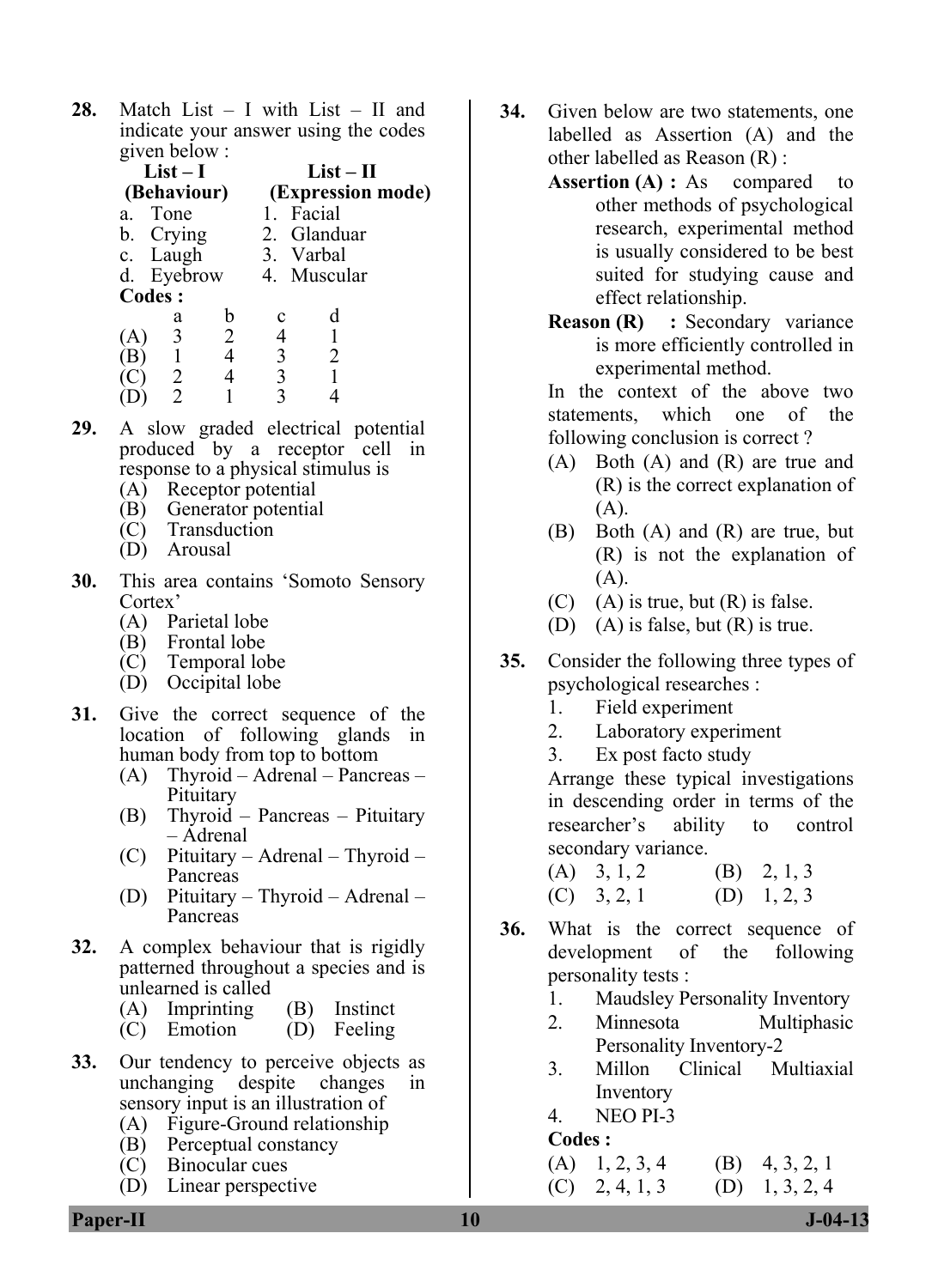सूची - I को सूची - II के साथ सुमेलित करें 28. और नीचे दिए कूटों की सहायता से अपना उत्तर बताइए $\cdot$ 

| सूची – I                                    |                                                      |                  | सूची – II                      |                         |  |
|---------------------------------------------|------------------------------------------------------|------------------|--------------------------------|-------------------------|--|
|                                             | (व्यवहार)                                            |                  |                                | (अभिव्यक्ति रूप)        |  |
| a.                                          | स्वर                                                 |                  | 1.                             | आनन                     |  |
| $\mathbf b$ .                               | रूदन                                                 |                  | 2.                             | ग्रन्थि                 |  |
| c. हँसी                                     |                                                      |                  | 3.                             | वाचिक                   |  |
| d.                                          | भौंहें                                               |                  | 4.                             | मांसपेशीय               |  |
| कूट :                                       |                                                      |                  |                                |                         |  |
| $\mathop{\mathrm{B}}\nolimits_{\mathrm{C}}$ | $\begin{array}{c} a \\ 3 \\ 1 \\ 2 \\ 2 \end{array}$ | b<br>2<br>4<br>4 | c 4 3 3 3 3 3 3 $\overline{3}$ | d<br>1<br>$\frac{2}{1}$ |  |

- शारीरिक उद्दीपन के प्रत्युत्तर में ग्राही सेल द्वारा 29. उत्पन्न मन्द श्रेणीगत विद्युत अन्त:शक्ति क्या है ?
	- (A) ग्राही अन्त:शक्ति
	- (B) जेनरेटर अन्त:शक्ति
	- (C) ट्रान्सडक्शन
	- $(D)$  भावप्रबोधन
- इस क्षेत्र में कायिक संवेदी वल्कुट (कॉर्टेक्स) है 30.
	- $(A)$  शंख पालि
	- $(B)$  ललाट खंड
	- $(C)$  कर्ण पालि
	- (D) पश्चकपाल खंड या पालि
- मानव शरीर में निम्नलिखित ग्रन्थियों की शीर्ष से 31. नीचे तक अवस्थिति का सही अनुक्रम बताइये :
	- $(A)$  थायरॉयड एड्रीनल पैनक्रियास पिट्युटरी
	- (B) थायरॉयड पैनक्रियास पिट्युटरी एड्रीनल
	- (C) पिट्युटरी एड्रीनल थायरॉयड- पैनक्रियास
	- (D) पिट्युटरी थायरॉयड– एड़ीनल पैनक्रियास
- जटिल व्यवहार जो समस्त उपजातियों के बीच 32. कठोरता से गढ़ा है और अनाधिगमित है क्या कहलाता है ?
	- $(A)$  छाप (B) मूलप्रवृत्ति
	- $(C)$  संवेग  $(D)$  भावना
- संवेदी आगत (इनपुट) में परिवर्तनों के बावजूद 33. वस्तुओं को अपरिवर्तित समझने की प्रवृत्ति निम्नलिखित में से किसका दृष्टान्त है ?
	- (A) आकृति-धरातल सम्बन्ध
	- (B) प्रात्यक्षिक स्थैर्य
	- (C) द्विनेत्री संकेत
	- (D) रेखीय परिप्रेक्ष्य
- नीचे दो कथन दिये गये हैं, एक को अभिकथन **34.** (A) और दूसरे को कारण (R) का नाम दिया गया है :
	- **अभिकथन (A) :** कार्य-कारण सम्बन्ध का अध्ययन करने के लिए, मनोवैज्ञानिक शोध की अन्य विधियों की तुलना में प्रायोगिक विधि को सामान्यतया सर्वोत्तम उपयुक्त समझा जाता है ।
	- कारण (R) : प्रायोगिक विधि में गौण प्रसरण ज्यादा कुशलतापूर्वक नियंत्रित होता है ।

उपर्यक्त दो कथनों के संदर्भ में. निम्नलिखित में से कौन सा निष्कर्ष सही है ?

- (A) (A) और (R) दोनों सत्य हैं और (R), (A) की सही व्याख्या है ।
- (B) (A) और (R) दोनों सत्य हैं परन्तु (R), (A) की सही व्याख्या नहीं है ।
- (C) (A) सत्य है परन्तु (R) असत्य है।
- (D) (A) असत्य है परन्तु (R) सत्य है।
- मनोवैज्ञानिक शोधों के निम्नलिखित तीन प्रकारों  $35.$ पर विचार करें <sup>.</sup>
	- क्षेत्रीय प्रयोग  $1.$
	- $\overline{2}$ प्रयोगशाला प्रयोग
	- $\mathcal{E}$ कार्योत्तर अध्ययन

इन प्रारूपिक अनुसन्धानों को शोधकर्त्ता की गौण प्रसरण को नियंत्रित करने की क्षमता के अनुसार अवरोही क्रम में व्यवस्थित करें :

- $(A)$  3, 1, 2  $(B)$  2, 1, 3
- $(C)$  3, 2, 1  $(D)$  1, 2, 3
- निम्नलिखित व्यक्तित्व परीक्षणों के विकास का 36. सही अनुक्रम क्या है ?
	- माड्सले व्यक्तित्व सूची 1.
	- मिनीसोटा बहुपक्षीय व्यक्तित्व सूची-2  $2.$
	- मिलन क्लिनिकल बहुअक्षीय इनवेन्टरी  $3<sub>1</sub>$
	- एन ई ओ पी आई -3  $\overline{4}$ .
	- कूट :
	- $(A)$  1, 2, 3, 4  $(B)$  4, 3, 2, 1
	- $(D)$  1, 3, 2, 4  $(C)$  2, 4, 1, 3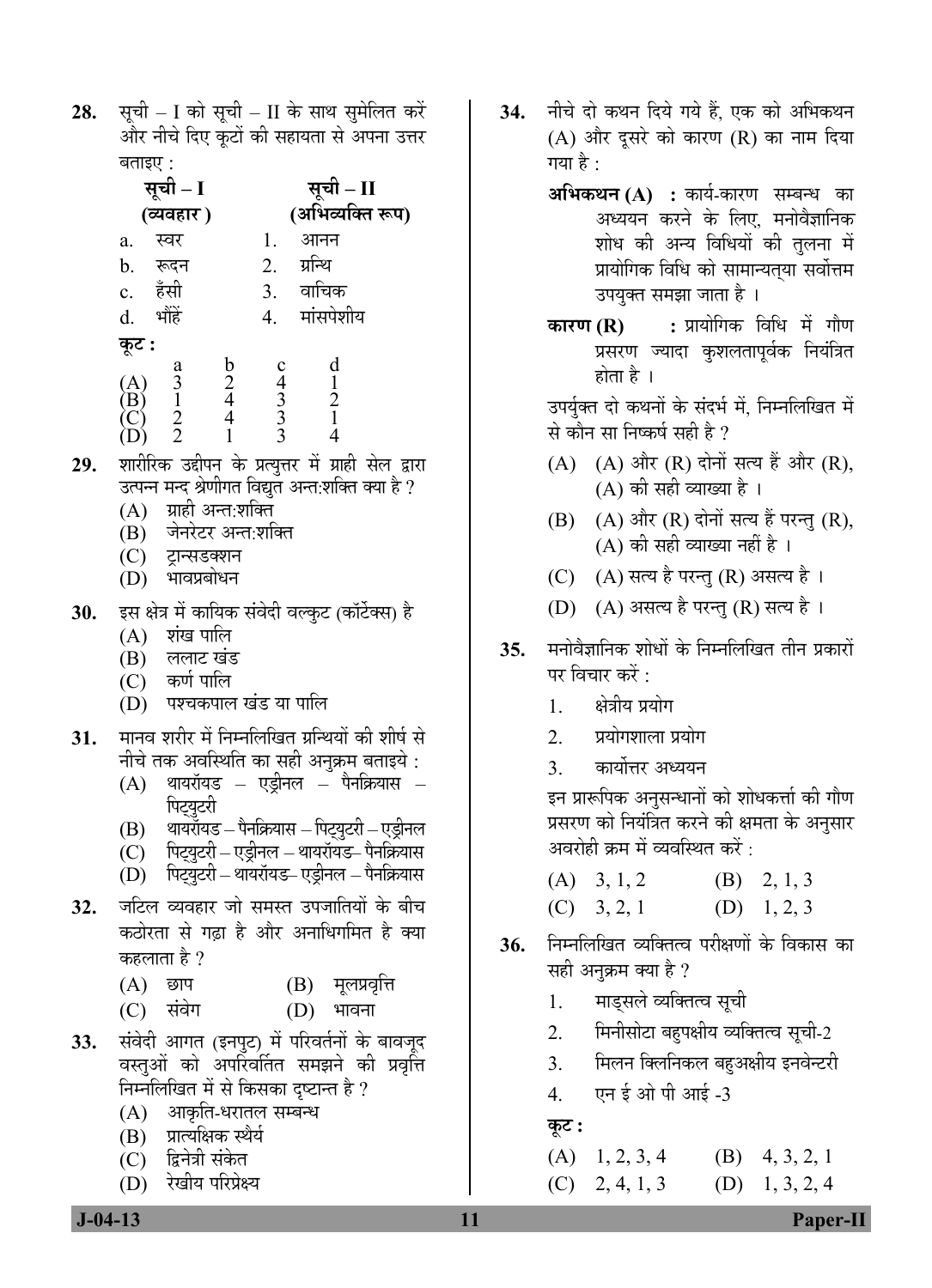- **37.** Perceiving one thing in relation to another when both are presented simultaneously is called
	- (A) Simultaneous perception
	- (B) Figure-Ground perception
	- (C) Consecutive perception
	- (D) Successive perception
- **38.** Verbal behaviour that is reinforced when someone else's verbal response is repeated verbation is called
	- (A) Autoclitic behaviour
	- (B) Echoic behaviour
	- (C) Reinforced behaviour
	- (D) Operant behaviour
- **39.** Which of the following are essential to Spearman's methodology of theory development ?
	- I. Tetral equation
	- II. Tetral difference
	- III. Specific factor
	- IV. Neurological basis of intelligence

## **Codes :**

- (A) I, II and III
- (B) I, III and IV
- (C) II, III and IV
- (D) I, II and IV
- **40.** Dissociable sub-systems operate simultaneously in each hemisphere and help us recognize similarity at one level and differences at another level in the perceived pattern. This system consists of
	- 1. Top-down processing system
	- 2. Abstract category sub-system
	- 3. Bottom-up processing system
	- 4. Specific-exemplar sub-system

## **Codes :**

- $(A)$  1 and 2 only
- (B) 3 and 4 only
- (C) 2 and 4 only
- (D) 1 and 4 only

**41.** Based on Eysenkian theory of personality, what is the correct sequence levels of personality from bottom to top ? 1. Habit level 2. Trait level

> 3. Type level 4. S.R. level **Codes :**  (A)  $1, 2, 3, 4$  (B)  $4, 3, 2, 1$

- (C)  $4, 1, 2, 3$  (D)  $2, 4, 1, 3$
- **42.** Speed and power tests cannot be differentiated on the basis of
	- I. Time limit
	- II. Verbal content
	- III. Non-verbal content
	- IV. Difficulty level

#### **Codes :**

- $(A)$  I and IV  $(B)$  II and IV
- $(C)$  II and III (D) I, III and IV
- **43.** According to two factors of Retroactive Interference, RI is caused by two factors : One is unlearning of the first task during the time one is engaged in the second task. What is the second factor ?
	- (A) Unlearning of the responses of second task.
	- (B) Competition of the first task responses with the second task responses that inhibits the recall responses of the first task at the time of recall.
	- (C) Inability to recall responses from first task.
	- (D) Decaying of memory-traces of responses of first task.
- **44.** One of the difficulty with the survey method is
	- (A) inability to examine changes over time.
	- (B) that subjects may give dishonest or inaccurate responses.
	- (C) the relatively small number of subjects used.
	- (D) the impossibility of getting a representative sample.

**Paper-II 12** J-04-13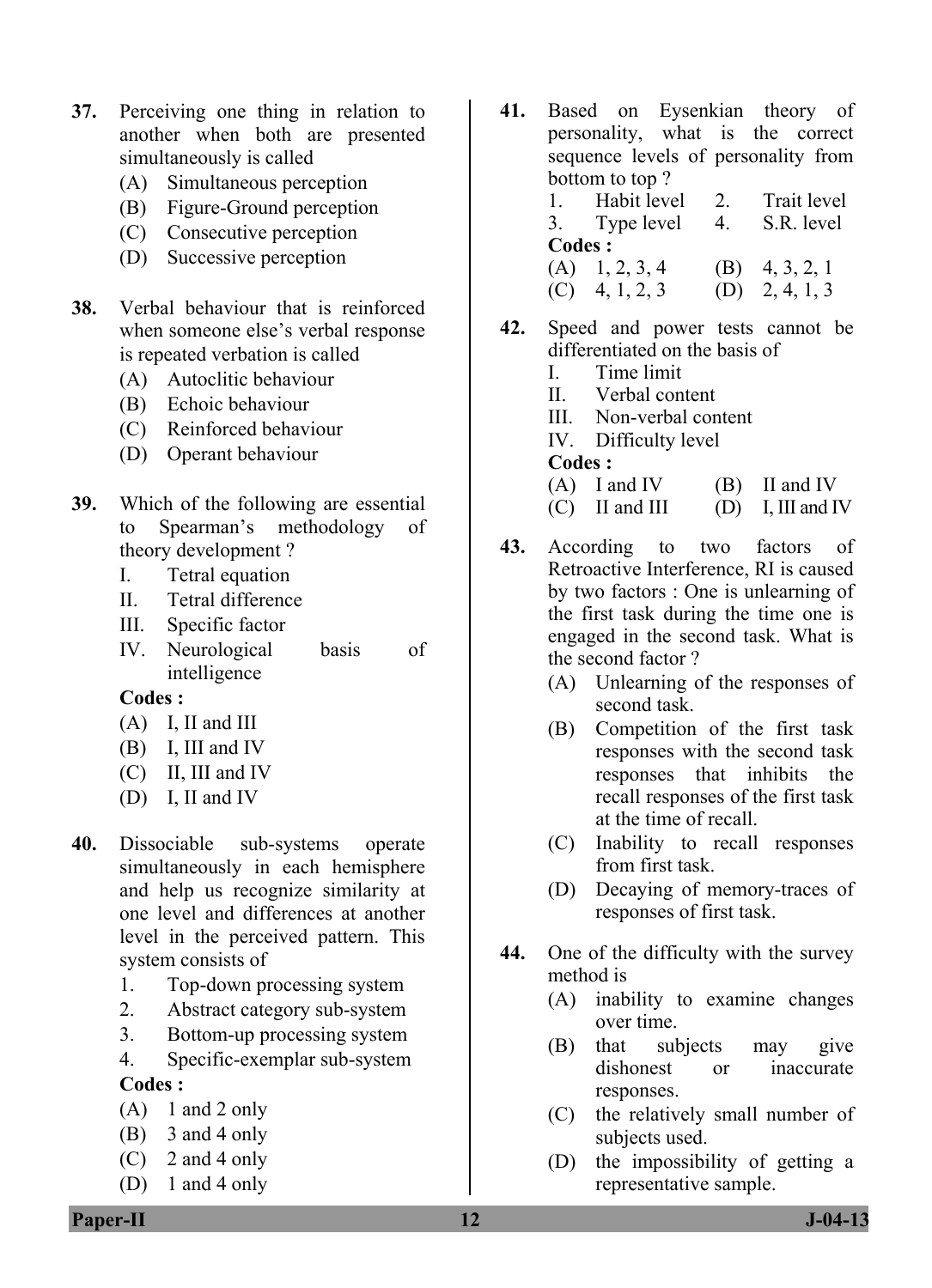- 37. जब दो चीज़ें साथ-साथ प्रस्तुत की जाती है तो एक को अन्य के सम्बन्ध में महसूस करना क्या कहलाता है ?
	- (A) युगपत् अवबोधन/प्रत्यक्षण
	- $(B)$  आकृति-भूमि अवबोधन/प्रत्यक्षण
	- (C) क्रमिक अवबोधन/प्रत्यक्षण
	- (D) उत्तरोतर अवबोधन/प्रत्यक्षण
- **38.** जब किसी व्यक्ति की मौखिक प्रतिक्रिया शब्दश: दोहराई जाती है तो जो वाचिक व्यवहार पुनर्बलित होता है उसे क्या कहते हैं ?
	- (A) ऑटोक्लिटिक व्यवहार
	- (B) प्रतिध्वनिक व्यवहार
	- (C) पुनर्बलित व्यवहार
	- (D) क्रियाप्रसृत व्यवहार
- 39. सिद्धान्त विकास की स्पियरमैन की पद्धति के लिये निम्नलिखित में से क्या अनिवार्य हैं ?
	- I. चतुष्ट्य समीकरण
	- II. चतुष्ट्य अन्तर
	- III. विशिष्ट कारक
	- IV. बुद्धि का तंत्रिकीय आधार

**Ûæú™ü :** 

- $(A)$  I, II और III
- $(B)$  I, III और IV
- (C) II, III और IV
- (D) I, II और IV
- 40. वियोजनीय उपव्यवस्थाएँ प्रत्येक गोलार्ध में साथ-साथ क्रियाशील होती हैं और प्रत्यक्षीकृत प्रतिमान में हमें एक स्तर पर समानता तथा दूसरे स्तर पर भिन्नताएँ पहचानने में सहायता करती  $\ddot{\tilde{\bf g}}$ । यह व्यवस्था क्या समाविष्ट करती हैं ?
	- 1. ⊙ ऊपर से नीचे प्रक्रियन व्यवस्था
	- 2. अमूर्त श्रेणी उपव्यवस्था
	- <u>3</u>. नीचे से ऊपर प्रक्रियन व्यवस्था
	- 4. विशिष्ट उदाहरणात्मक उपव्यवस्था
	- <u>क</u>ट :
	- (A) 1 और 2 सही हैं।
	- $(B)$  3 और 4 सही हैं ।
	- (C) 2 और 4 सही हैं ।
	- $(D)$  1 और 4 सही हैं ।
- <mark>41.</mark> व्यक्तित्व के आइजिनकियन सिद्धान्त पर आधारित व्यक्तित्व के नीचे से ऊपर तक के स्तर का सही अनुक्रम क्या है ?
	- 1. आदत स्तर 2. शील गुण स्तर 3. प्रारूप स्तर a 4. एस.आर. स्तर **Ûæú™ü :**  (A) 1, 2, 3, 4 (B) 4, 3, 2, 1  $(C)$  4, 1, 2, 3 (D) 2, 4, 1, 3
- 42. गति (या रफ्तार) और शक्ति के परीक्षण निम्नलिखित के आधार पर विभेदित नहीं किये जा सकते हैं :
	- I. समय सीमा
	- II. मौखिक विषयवस्त्
	- III. गैर-मौखिक विषयवस्त्
	- $IV_{\cdot}$  कठिनाई का स्तर
	- $\Phi$ **:**
	- $(A)$  I और IV  $(B)$  II और IV
	- $(C)$  II और III (D) I, III और IV
- 43. पृष्ठोन्मुख व्यतिकरण के द्वि-कारक सिद्धान्त के अनुसार पृष्ठोन्मुख व्यतिकरण दो कारणों के कारण होता है । उनमें से एक द्वितीय कार्य को अधिगमित करते समय प्रथम कार्य का विस्मरण है, तो दूसरा कारण क्या है ?
	- (A) द्वितीय कार्य की अनुक्रियाओं का विस्मरण
	- (B) प्रत्याह्वान के समय प्रथम कार्य की अनुक्रियाओं की द्वितीय कार्य की अनुक्रियाओं से प्रतिस्पर्धा जो प्रथम कार्य की अनुक्रियाओं को रोकती है ।
	- (C) प्रथम कार्य की अनुक्रियाओं का प्रत्याह्वान करने की अक्षमता
	- (D) प्रथम को अनुक्रियाओं के स्मृति-चिन्हों का क्षरण
- 44. सर्वेक्षण पद्धति के साथ कठिनाइयों में से एक है
	- $(A)$  समयोपरि परिवर्तनों की जाँच करने की अक्षमता
	- (B) यह कि प्रयोज्य झठा या गलत उत्तर दे सकते हैं ।
	- (C) उपयोग किए जाने वाले प्रयोज्यों की तुलनात्मक रूप से छोटी संख्या
	- (D) प्रतिनिधि प्रतिदर्श पाने की असंभाविता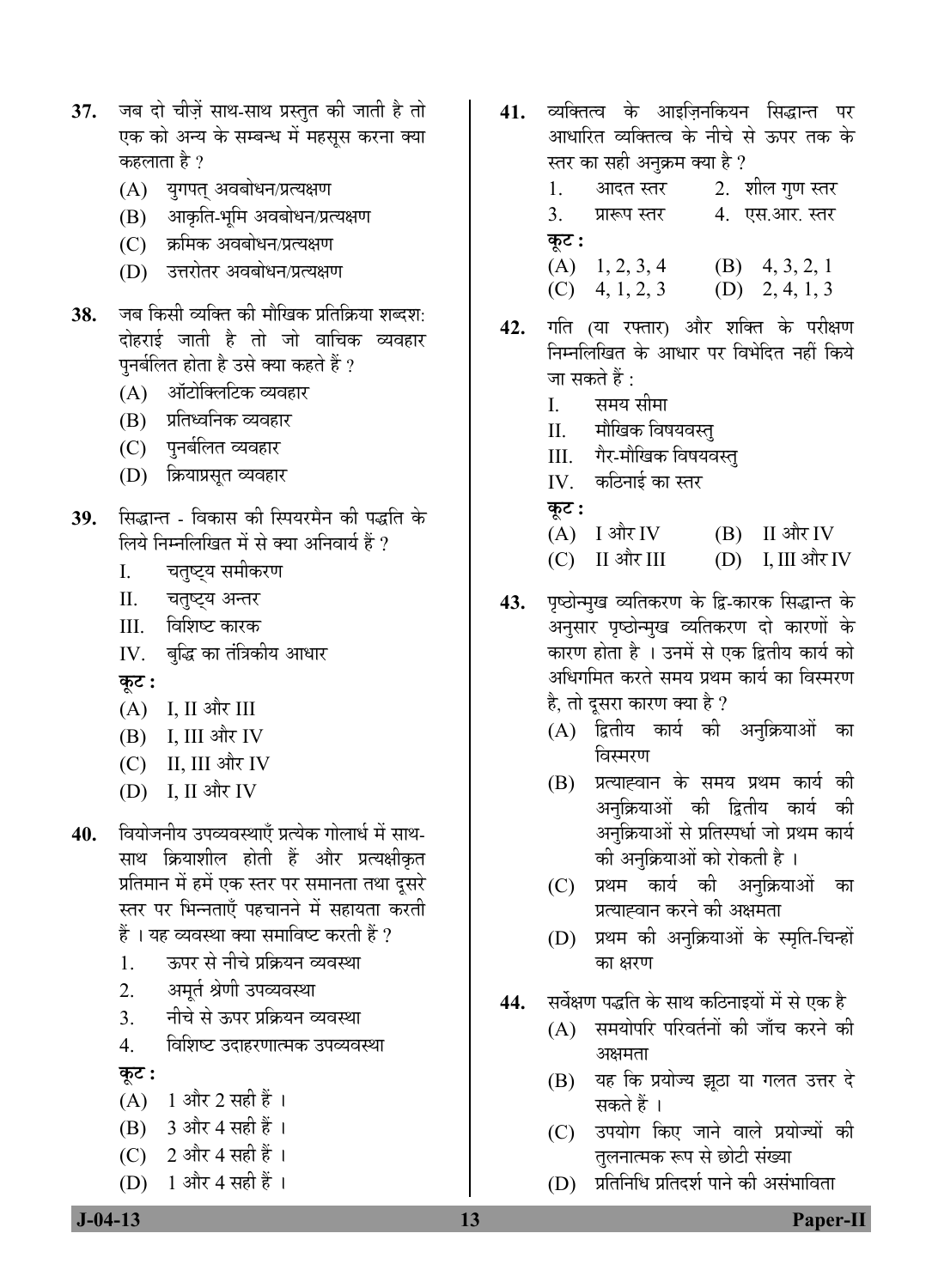**45.** A cell in a contingency table had an obtained frequency of 16 and an expected frequency of 25. What would be the contribution of this cell to the total chi-square value ?

| $(A)$ 3.24 | (B) 5.06    |
|------------|-------------|
| $(C)$ 9.00 | $(D)$ 81.00 |

#### **Questions 46 to 50 :**

Read the following paragraph and answer the **five** questions which follow :

The notion of true score is at the heart of classical reliability theory. This model proposes that the obtained score on a variable is a sum of true score and the random error of measurement, the two components being independent. Using this model, various ways of computing reliability have been developed. One of the way of examining the reliability of a test is to test the homogeneity of test items or the internal consistency. The most widely used method of estimating the reliability is splithalf technique, also called as odd-even reliability. In this context, Spearman Brown correction is important. Kuder-Richardson reliability and Chronbach Alpha are the two other methods of studying internal consistency.

Another important type of reliability is the interscorer reliability. This reliability is not useful for objective tests, but for certain types it is quite important. There are also other types of reliability such as parallel form reliability and test-retest reliability, the latter concerned with temporal stability of the test results.

- **46.** Reliability can be defined as
	- (A) True score variance Total variance (B)  $\frac{\text{Error variance}}{\text{Total variance}}$ Total variance (C)  $\frac{\text{True score variance}}{\text{Error variance}}$ Error variance (D) Error variance
	- Total score variance
- **47.** For a newly developed test, the scores on odd and even part correlated by 0.4. After applying Spearman-Brown formula
	- (A) The corrected reliability would by 0.8.
	- (B) The corrected reliability would be 0.4.
	- (C) The corrected reliability would be greater than 0.4 and lesser than 0.8.
	- (D) The corrected reliability would be lesser than 0.4.
- **48.** Which of the following statement is true for tests with dichotomous items ?
	- (A) Chronbach Alpha is greater than Kuder-Richardson reliability.
	- (B) Chronbach Alpha is smaller than Kuder-Richardson reliability.
	- (C) Chronbach Alpha and Kuder-Richardson reliability are equal.
	- (D) Chronbach Alpha may be greater or smaller than Kuder-Richardson reliability.
- **49.** For which of the following types of tests interscorer reliability is relevant ?
	- 1. Objective personality inventories
	- 2. Projective tests
	- 3. Achievement tests with descriptive items
	- 4. Intelligence tests

#### **Codes :**

- (A)  $1$  and  $2$  only (B)  $2$  and  $4$  only
- (C) 1 and 3 only (D) 2 and 3 only
- **50.** If two groups are administered the same test with a time gap of eight weeks, we would be able to compute
	- (A) Test-retest reliability
	- (B) Parallel form reliability
	- (C) Interscorer reliability
	- (D) None of the above reliabilities can be computed.

**Paper-II** J-04-13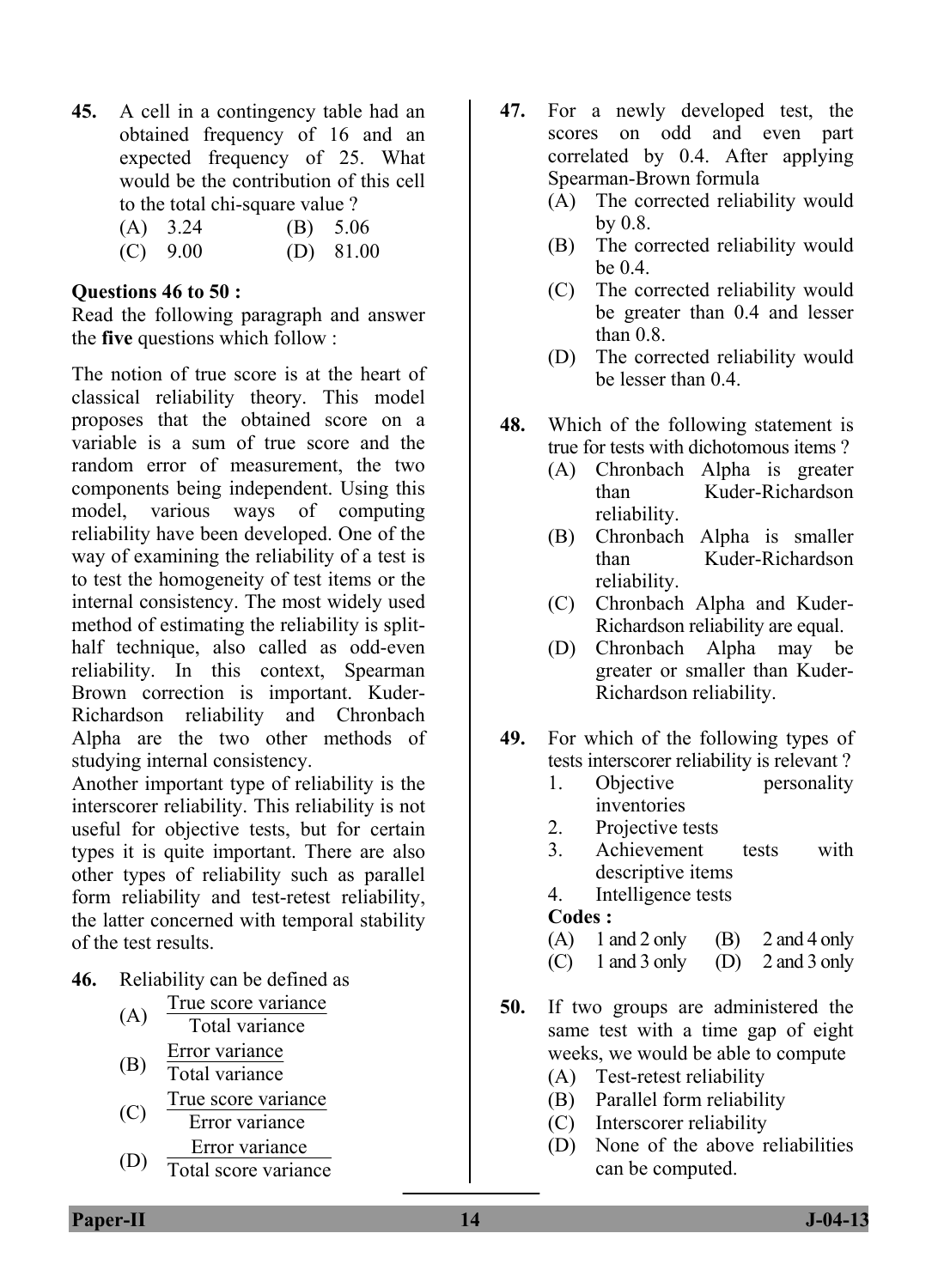- **45.** आसंग (या प्रासंगिक) सारिणी में सेल की प्राप्त आवृत्ति  $16$  की है और प्रत्याशित आवृत्ति 25 की है । इस सेल का कुल काई-स्क्वेयर मान के प्रति योगदान क्या होगा ?
	- (A) 3.24 (B) 5.06
	- (C) 9.00 (D) 81.00

## **प्रश्न 46 से 50 :**

निम्नलिखित परिच्छेद पढ़ें और नीचे दिए **पाँच** प्रश्नों का उत्तर दें  $\cdot$ 

सही स्कोर की धारणा क्लासीकीय विश्वसनीयता सिद्धान्त की मुख्य बात है । यह मॉडल प्रस्तावित करता है कि चर पर प्राप्त स्कोर, सही स्कोर तथा माप की यादच्छिक त्रटि का योग है. जहाँ दोनों घटक स्वतंत्र हैं । इस मॉडल के उपयोग से, विश्वसनीयता की गणना करने के विभिन्न तरीके विकसित हुए हैं । परीक्षण की विश्वसनीयता की जाँच करने का एक तरीका परीक्षण मदों की समरूपता का या आंतरिक सुसंगति का परीक्षण करना है । विश्वसनीयता का आकलन करने को सर्वाधिक व्यापक रूप से उपयोग किए जाने वाली विधि विभक्तार्थ तकनीक है जिसे सम-विषम विश्वसनीयता भी कहा जाता है । इस संदर्भ में स्पियरमैन-ब्राऊन शोधन महत्त्वपूर्ण है । कुडर-रिचर्ड्सन विश्वसनीयता और क्रोनबाश अल्फा आन्तरिक संगतता अध्ययन करने की अन्य दो विधियाँ हैं । अन्य महत्त्वपूर्ण प्रकार की विश्वसनीयता इंटरस्कोरर विश्वसनीयता है । यह विश्वसनीयता वस्तुपरक परीक्षणों के लिए उपयोगी नहीं है परन्तु कुछ प्रकार के परीक्षणों के लिये काफी महत्त्वपूर्ण है । अन्य प्रकार की विश्वसनीयता भी है जैसे कि समानांतर रूप की विश्वसनीयता और परीक्षण-पुनर्परीक्षण विश्वसनीयता, दुसरी परीक्षण परिणामों की कालिक स्थिरता स<mark>े</mark> सम्बन्धित है ।

**46.** विश्वसनीयता को निम्नलिखित रूप में परिभाषित किया जा सकता है $\, \cdot \,$ 

सही प्राप्तांक प्रसरण

- (A) कुल प्रसरण  $(B)$   $\frac{3\overline{c}}{\sqrt{c}} \frac{\overline{y}}{\sqrt{c}} \frac{\overline{y}}{\sqrt{c}}$ कुल प्रसरण
	- सही प्रसरण
- (C) त्रटि प्रसरण
- (D) ¡Öã×™ü ¯ÖÏÃÖ¸üÞÖ ÃÖÆüß ¯ÖÏÖ¯ŸÖÖÓÛú ¯ÖÏÃÖ¸üÞÖ
- 47. नव विकसित परीक्षण के लिए, सम एवं विषम भागों के प्राप्तांक. 0.4 से सहसम्बन्धित है । स्पियरमैन-ब्राऊन सूत्र को प्रयुक्त करने के बाद
	- $(A)$  शोधित विश्वसनीयता  $0.8$  होगी ।
	- $(B)$  शोधित विश्वसनीयता  $0.4$  होगी ।
	- (C) शोधित विश्वसनीयता 0.4 से बृहत और 0.8 से कम होगी ।
	- (D) शोधित विश्वसनीयता 0.4 से कम होगी ।
- 48. द्विभाजी आयटम्स वाले परीक्षणों के लिए निम्नलिखित में से कौन सा कथन सत्य हैं ?
	- (A) क्रोनबाश अल्फा, कुडर-रिचर्डसन विश्वसनीयता की अपेक्षा बृहत होता है ।
	- (B) क्रोनबाश अल्फा, कडर-रिचर्डसन विश्वसनीयता की तुलना में छोटा होता है ।
	- (C) क्रोनबाश अल्फा और कुडर-रिचर्डसन विश्वसनीयता एक समान होते हैं ।
	- (D) क्रोनबाश अल्फा, कुडर-रिचर्डसन विश्वसनीयता की तुलना में बृहत भी या छोटा भी हो सकता है ।
- 49. निम्नलिखित में से किस प्रकार के परीक्षण के लिए इंटरस्कोरर, विश्वसनीयता प्रासंगिक है ?
	- 1. वस्तुपरक व्यक्तित्व सुचियाँ
	- 2. प्रक्षेपणीय परीक्षण
	- 3. विवरणात्मक मदों के साथ उपलब्धि परीक्षण
	- 4. बुद्धि परीक्षण
	- <u>क</u>ट :
	- $(A)$  सिर्फ 1 और 2 (B) सिर्फ 2 और 4
	- $(C)$  सिर्फ 1 और 3 (D) सिर्फ 2 और 3
- **50.** यदि दो समूहों पर, आठ सप्ताह के समय अन्तराल के साथ एक जैसा परीक्षण किया जाता है, तो हम निम्नलिखित की गणना कर पाएंगे :
	- $(A)$  परीक्षण-पुनर्परीक्षण विश्वसनीयता
	- $(B)$  समानांतर रूप विश्वसनीयता
	- (C) इंटर-स्कोरर विश्वसनीयता
	- $(D)$  उपर्युक्त किसी विश्वसनीयता की गणना नहीं की जा सकती है ।